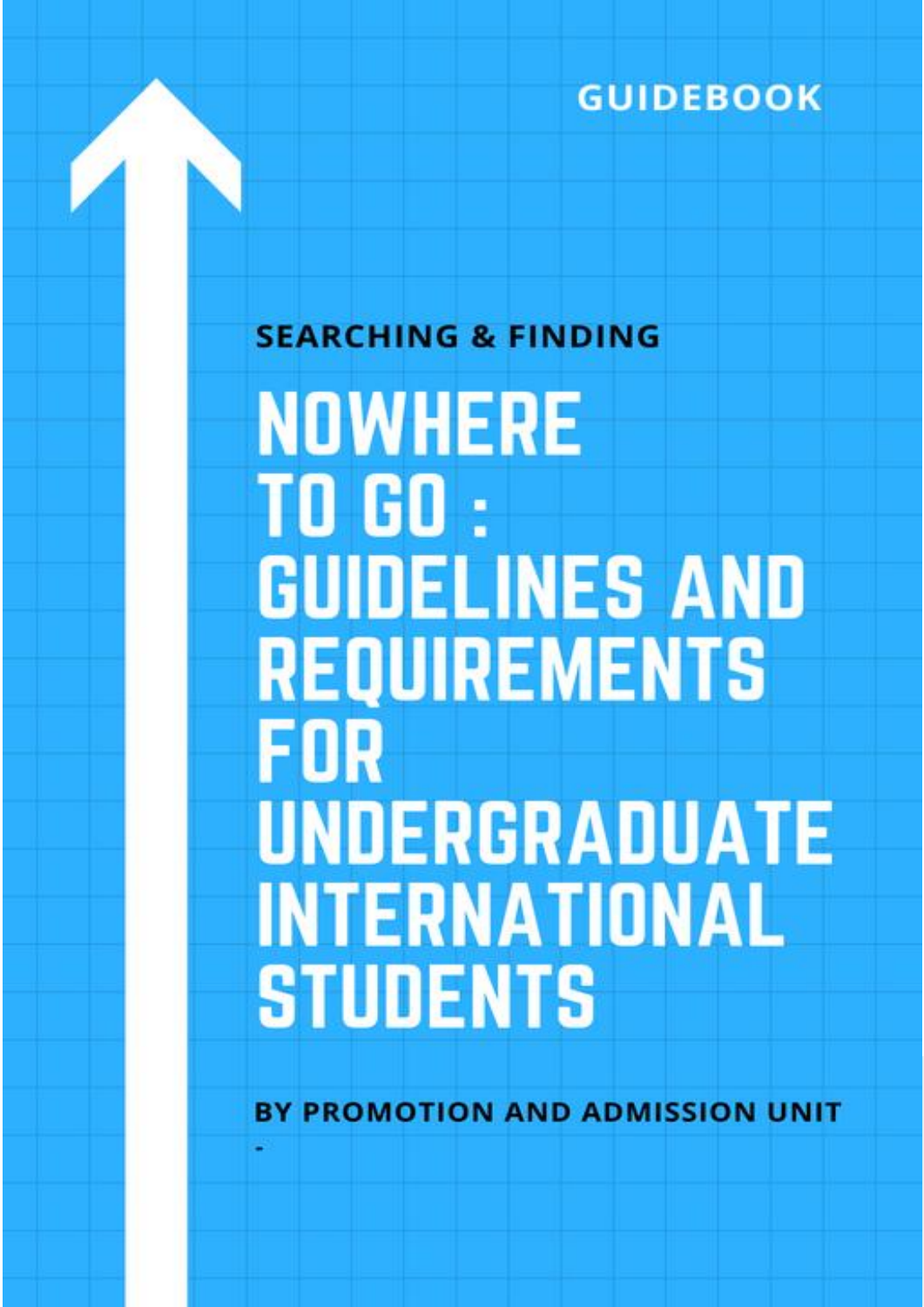## **APPLICATION SUBMISSION REQUIREMENTS**

1. Application is open throughout the year for following intake:

| <b>Programme</b>       | Semester/Intake | <b>Submission Date Before</b>        |
|------------------------|-----------------|--------------------------------------|
| <b>Diploma</b>         | Jun             | 1 April (current year)               |
|                        | November        | 1 September (current year)           |
| <b>Bachelor Degree</b> | Februari        | 1 December (in the previous<br>year) |
|                        | September       | 1 July (current year)                |

- 2. The university reserves the right to approve your admission into programme that is deemed academically suitable for you.
- 3. Processing Fee of **RM 120.00** to : Universiti Pendidikan Sultan Idris and send a copy of the transaction receipt through email to **[kemasukan.bhea@upsi.edu.my](mailto:kemasukan.bhea@upsi.edu.my)** and **[ukpk@bendahari.upsi.edu.my.](mailto:ukpk@bendahari.upsi.edu.my)** Processing fees paid by the applicant will not be refunded.
- 4. If you paid the processing fee via elegraphic Transfer please use the following information

| <b>Beneficiary Bank</b> | : Bank Islam Malaysia Berhad         |
|-------------------------|--------------------------------------|
| <b>Swift Code</b>       | : BIMBMYKL                           |
| <b>Beneficiary</b>      | : Universiti Pendidikan Sultan Idris |
| <b>Account</b>          | :08068010003264                      |

Do not send originaldocuments. Please bring along original documents for verification during university registration.

5. Or by JOMPAY :-

| <b>Biller Code</b> | :31112                    |
|--------------------|---------------------------|
| <b>Ref</b> -1      | : Student ID              |
| <b>Ref</b> - 2     | : (Ic or Passport Number) |

- 6. Processing Fee also can be made by Cash payment if you attend to Academic Affairs Division and can only be made at the **Academic 1 counter.**
- 7. Completed application form are to be submitted to the following address:-

**Promotion and Admission Unit Academic Affairs Division Kompleks Akademik Universiti Pendidikan Sultan Idris Kampus Sultan Azlan Shah 35900 Tanjong Malim, Perak. Email : [kemasukan.bhea@upsi.edu.my](mailto:kemasukan.bhea@upsi.edu.my) Tel : +6015-49797982/7872**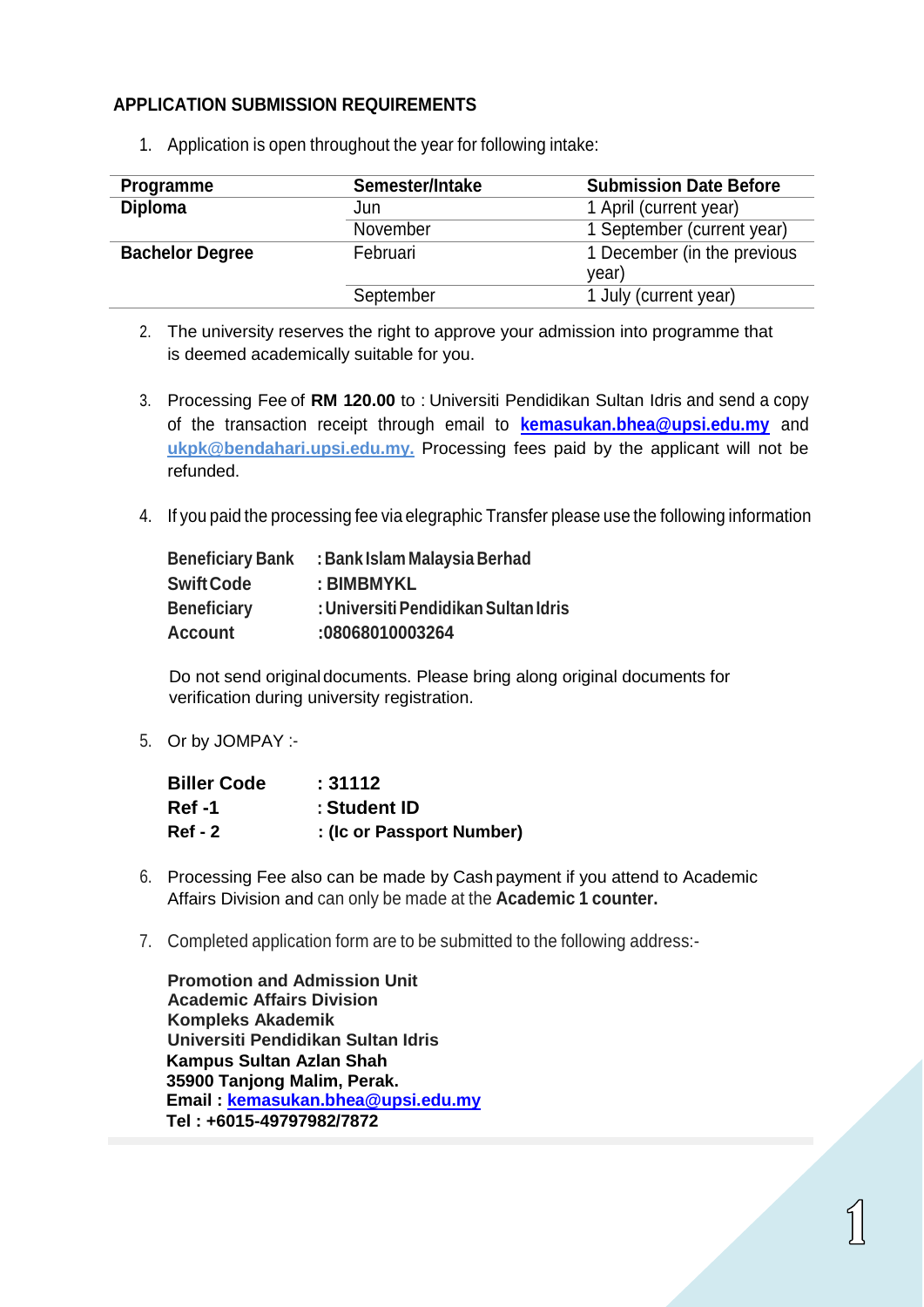# **PROGRAMME OFFERED**

|    | <b>DIPLOMA</b>                        |    | <b>BACHELOR DEGREE (EDUCATION)</b>                       |
|----|---------------------------------------|----|----------------------------------------------------------|
| 1. | Diploma In English                    | 1. | Bachelor of Education (Malay Literature) with Honours    |
| 2. | Diploma In Music                      | 2. | Bachelor of Education (Malay Language) with              |
| 3. | Diploma In Dance                      |    | Honours                                                  |
| 4. | Diploma In Theater                    |    | 3. Bachelor of Education (TESL) with Honours             |
| 5. | Diploma In Early Childhood            | 4. | Bachelor in Arabic Language with Education               |
| 6. | Diploma In Game Design And            | 5. | Bachelor in Chinese Language with Education              |
|    | Development                           | 6. | Bachelor of Education (Tamil Language) with Honours      |
| 7. | Diploma In Science Computer (Internet | 7. | Bachelor of Education (Music) with Honours               |
|    | Computing)                            | 8. | Bachelor of Education (Accounting) with Honours          |
| 8. | Diploma In Science                    | 9. | Bachelor of Education (Economics) with Honours           |
| 9. | Diploma In Science (Mathematics)      |    | 10. Bachelor of Education (Business Management) with     |
|    | 10. Diploma In Laboratory Technology  |    | Honours                                                  |
|    |                                       |    | 11. Bachelor of Education (Education Management) with    |
|    |                                       |    | Honours                                                  |
|    |                                       |    | 12. Bachelor of Education (Guidance and Counseling)      |
|    |                                       |    | with Honours                                             |
|    |                                       |    | 13. Bachelor of Education (Special Education) with       |
|    |                                       |    | Honours                                                  |
|    |                                       |    | 14. Bachelor of Education (Early Childhood) with Honours |
|    |                                       |    | 15. Bachelor of Education (History) with Honours         |
|    |                                       |    | 16. Bachelor of Education (Geography) with Honours       |
|    |                                       |    | 17. Bachelor of Education (Morale Education) with        |
|    |                                       |    | Honours                                                  |
|    |                                       |    | 18. Bachelor of Education (Arts) with Honours            |
|    |                                       |    | 19. Bachelor of Education (Information Technology) with  |
|    |                                       |    | Honours                                                  |
|    |                                       |    | 20. Bachelor of Education (Multimedia) with Honours      |
|    |                                       |    | 21. Bachelor of Education (Computer Aided Design         |
|    |                                       |    | Technology) with Honours                                 |
|    |                                       |    | 22. Bachelor of Education (Biology) with Honours         |
|    |                                       |    | 23. Bachelor of Education (Physics) with Honours         |

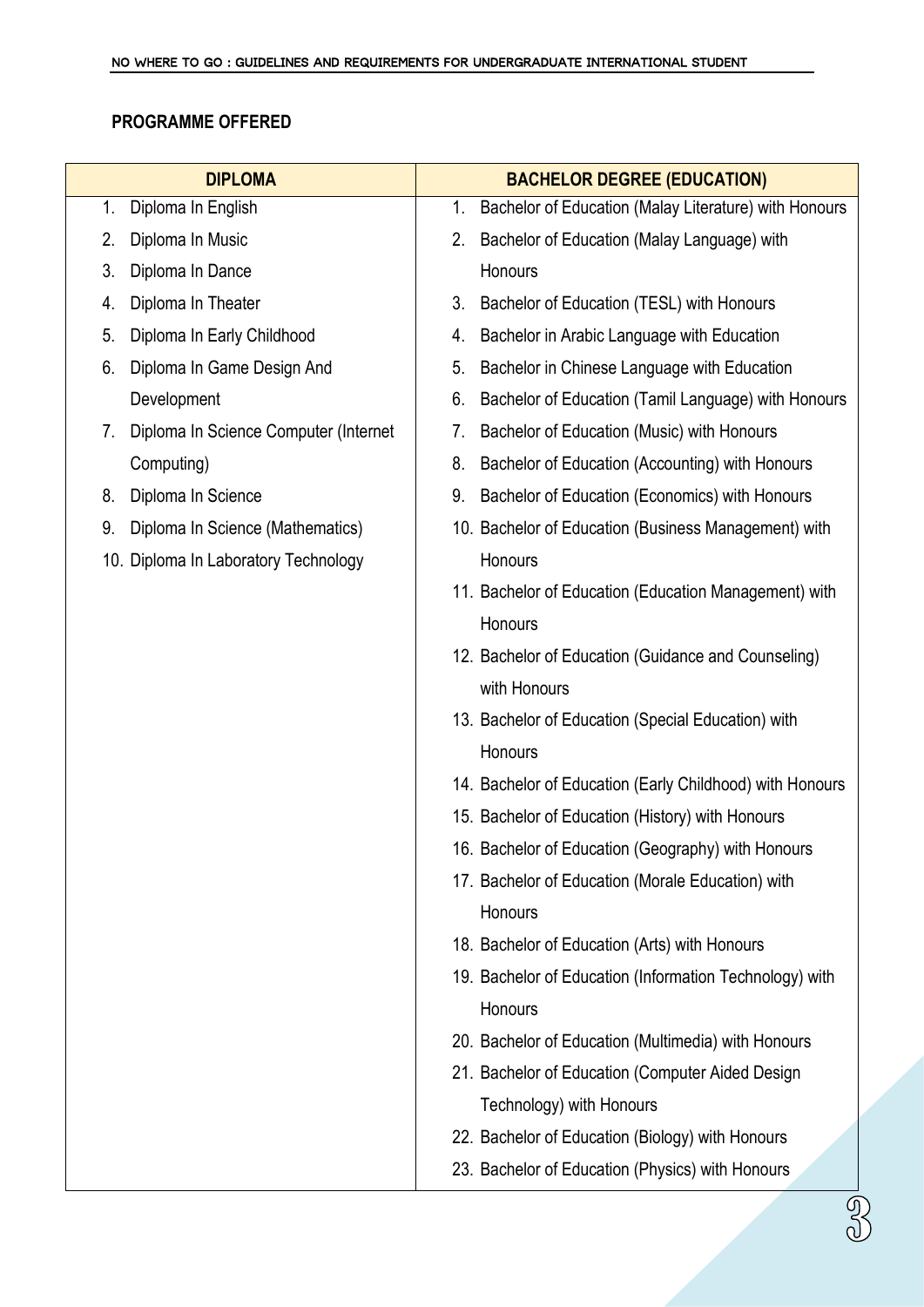|    | 24. Bachelor of Education (Chemistry) with Honours         |
|----|------------------------------------------------------------|
|    | 25. Bachelor of Education (Mathematics) with Honours       |
|    | 26. Bachelor of Education (Science) with Honours           |
|    | 27. Bachelor of Science (Mathematics) with Honours         |
|    | 28. Bachelor of Education (Agricultural Science) with      |
|    | Honours                                                    |
|    | 29. Bachelor of Education (Technology and Design) with     |
|    | Honours                                                    |
|    | 30. Bachelor of Education (Invention) with Honours         |
|    | <b>BACHELOR DEGREE (NON EDUCATION)</b>                     |
| 1. | Bachelor of Communication (Social Communication)           |
|    | with Honours                                               |
| 2. | Bachelor of Performing Arts (Theater) with Honours         |
| 3. | Bachelor of Performing Arts (Dance) with Honours           |
| 4. | Bachelor of Accountancy with Honours                       |
| 5. | Bachelor of Economics (Finance) with Honours               |
| 6. | Bachelor of Business Administration (Human                 |
|    | Resource Management) with Honours                          |
| 7. | Bachelor of Business Administration (Finance Service)      |
|    | with Honours                                               |
| 8. | Bachelor of Economics (Islamic Finance) with               |
|    | Honours                                                    |
| 9. | Bachelor of Psychology with Honours                        |
|    | 10. Bachelor of Software Engineering (Education            |
|    | Software) with Honours                                     |
|    | 11. Bachelor of Design (Digital Games) with Honours        |
|    | 12. Bachelor of Design (Advertising) with Honours          |
|    | 13. Bachelor of Design (Animation) with Honours            |
|    | 14. Bachelor of Sports Science (Sport Rehabilitation) with |
|    | Honours                                                    |
|    | 15. Bachelor of Sports Science (Coaching Science) with     |
|    | Honours                                                    |
|    |                                                            |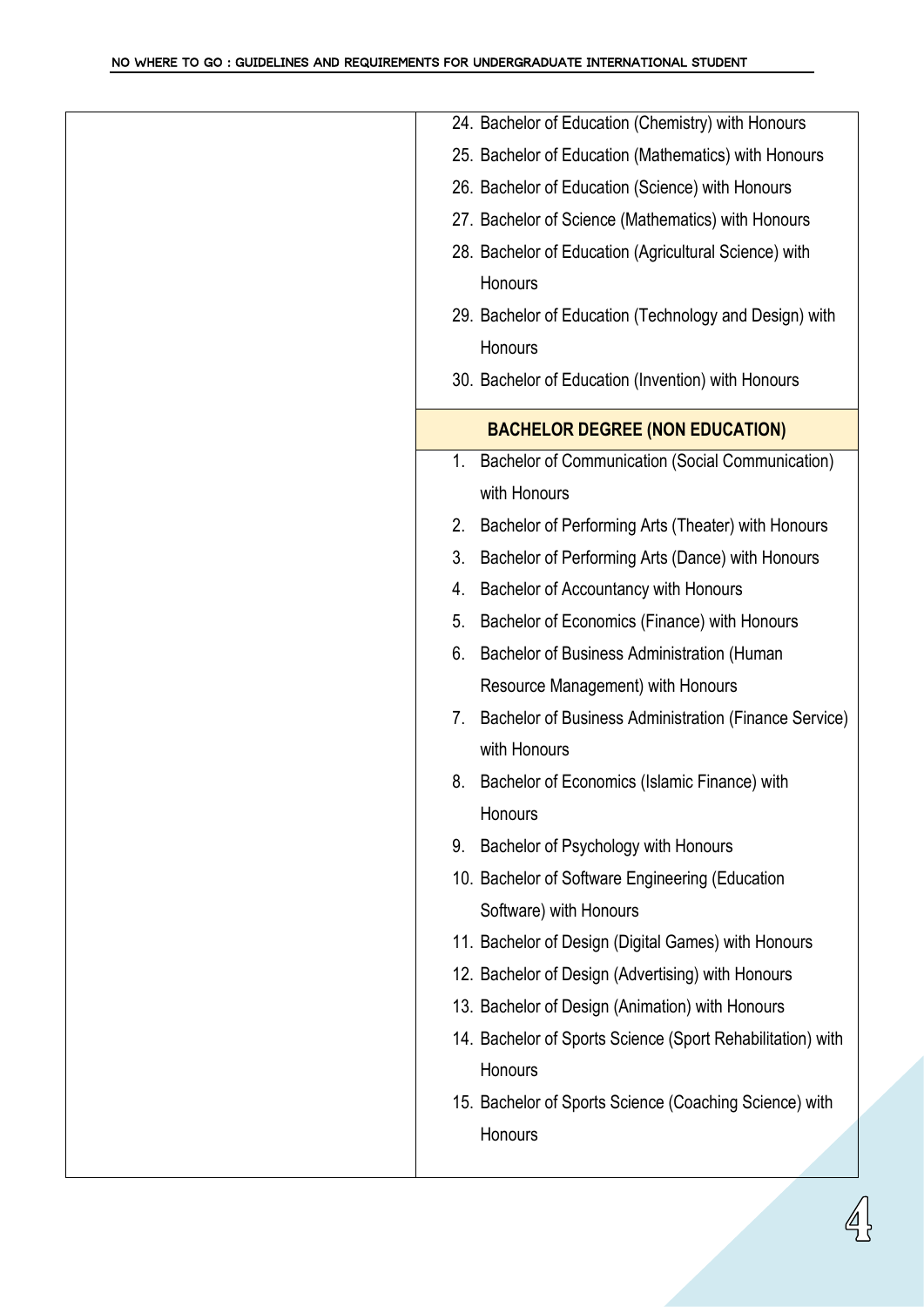# **GENERAL AND PROGRAMME REQUIREMENT FOR DIPLOMA AND BACHELOR DEGREE PROGRAMME**

## **ENGLISH LANGUAGE REQUIREMENT INTERNATIONAL STUDENT**

- a. Have sat for TOEFL with a minimum score of 500 or IELTS with minimum score of five (5);\* *or*
- b. Have sat for the **English Placement Test** to identify the level of competency in English Language to enter the **English Language Proficiency Course (ELPC)** at UPSI Band 4 for;*and*
- **c. Sit for TOEFL with a minimum score of 500 or IELTS with minimum score of five (5) within one (1) year of enrolment to the program**

**\***For students from countries which speaks Malay Language like Indonesia, Singapura , Brunei have to sit for **English Placement Test** and **English Language Proficiency Courses (ELPC)** *ONLY IF* they apply for TESL program.

| <b>GENERAL ENTRY REQUIREMENT FOR</b>                                                                                                                                                                                                                                                                                                                                                                                                                                                                                                                                                                                                                                                                                                                                                                                                               |
|----------------------------------------------------------------------------------------------------------------------------------------------------------------------------------------------------------------------------------------------------------------------------------------------------------------------------------------------------------------------------------------------------------------------------------------------------------------------------------------------------------------------------------------------------------------------------------------------------------------------------------------------------------------------------------------------------------------------------------------------------------------------------------------------------------------------------------------------------|
|                                                                                                                                                                                                                                                                                                                                                                                                                                                                                                                                                                                                                                                                                                                                                                                                                                                    |
| <b>BACHELOR DEGREE</b><br>Academic qualifications of Sijil Tinggi Pelajaran<br>Malaysia (Higher School Leaving Certificate -<br>HSC) or Diploma recognized by the Malaysian<br>Government or equivalent:<br>A pass in the 'A' Level examination or<br>а.<br>equivalent with a minimum of Grade C in<br>any three $(3)$ subjects; or<br>A pass in the Senior Secondary School<br>b.<br>Graduation Certificate (at least 12 years<br>duration of studies $(6+3+3)$ ) or according<br>the qualification list for MQA international<br>students;or<br>A Diploma or other<br>equivalent<br>$\mathbf{C}$ .<br>qualification with a minimum of 2.50<br>Cumulative Grade Point Average (CGPA)<br>deemed to be of equivalent standing from<br>the Malaysian Government and approved<br>by the UPSI Senate;<br>d. A pass in the 'O' Level examination or its |
| equivalent;                                                                                                                                                                                                                                                                                                                                                                                                                                                                                                                                                                                                                                                                                                                                                                                                                                        |
|                                                                                                                                                                                                                                                                                                                                                                                                                                                                                                                                                                                                                                                                                                                                                                                                                                                    |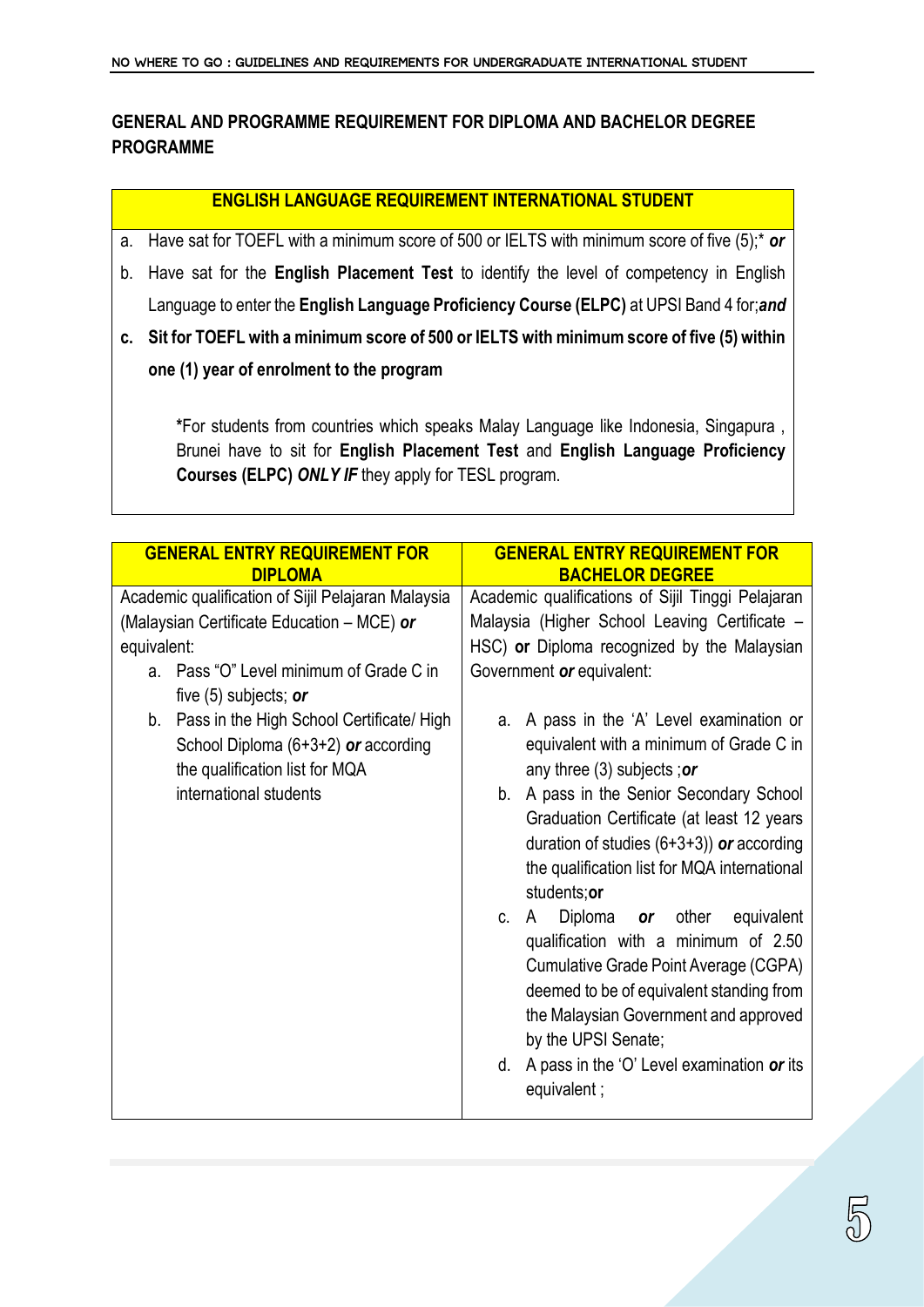| <b>FACULTY</b>                                                   | <b>PROGRAM</b>                                                            | <b>PROGRAMME REQUIREMENT</b>                                                                                                                                                                                                                                                                                                        |
|------------------------------------------------------------------|---------------------------------------------------------------------------|-------------------------------------------------------------------------------------------------------------------------------------------------------------------------------------------------------------------------------------------------------------------------------------------------------------------------------------|
| <b>FACULTY OF</b><br><b>LANGUAGE AND</b><br><b>COMMUNICATION</b> | AT01 - BACHELOR OF EDUCATION<br>(MALAY LITERATURE) WITH<br><b>HONOURS</b> | Fulfill the university general requirements;<br>and<br>Possess the Malay Language Proficiency<br>Certificate for Foreigners (Sijil Kecekapan<br>Bahasa Melayu Bagi Warganegara Asing -<br>SKBMW) with a minimum band score of 5.                                                                                                    |
|                                                                  | AT05 - BACHELOR IN EDUCATION<br>(MALAY LANGUAGE) WITH<br><b>HONOURS</b>   | Fulfill the university general requirements;<br>and<br>Malay Language Proficiency<br>Have sat<br>Certificate for Foreigner "Sijil Kecekapan<br>Bahasa Melayu Bagi Warganegara Asing"<br>(SKBMW) with a minimum band 5.                                                                                                              |
|                                                                  | AT06 - BACHELOR OF EDUCATION<br>(TESL) WITH HONOURS                       | Fulfill the university general requirements;<br>and<br>Have sat for <b>TOEFL</b> with a minimum score<br>of 550 or IELTS with minimum score of six<br>(6);                                                                                                                                                                          |
|                                                                  | AT49 - BACHELOR IN ARABIC<br><b>LANGUAGE WITH EDUCATION</b>               | Fulfill the university general requirements;<br>and<br>Required a minimum Pass in A-Level or<br>equivalent entry level in subject<br>Arabic Language; and<br>Have sat and pass in APT (Arabic<br><b>Placement Test), the student are required to</b><br>sit for courses set by CEFLAGS if failed to<br>obtain minimum grade in APT. |
|                                                                  | AT50 - BACHELOR IN CHINESE<br><b>LANGUAGE WITH EDUCATION</b>              | Fulfill the university general requirements;<br>and<br>Required a minimum <b>Pass in A-Level</b> or<br>equivalent entry level in subject:<br>Chinese Language; OR                                                                                                                                                                   |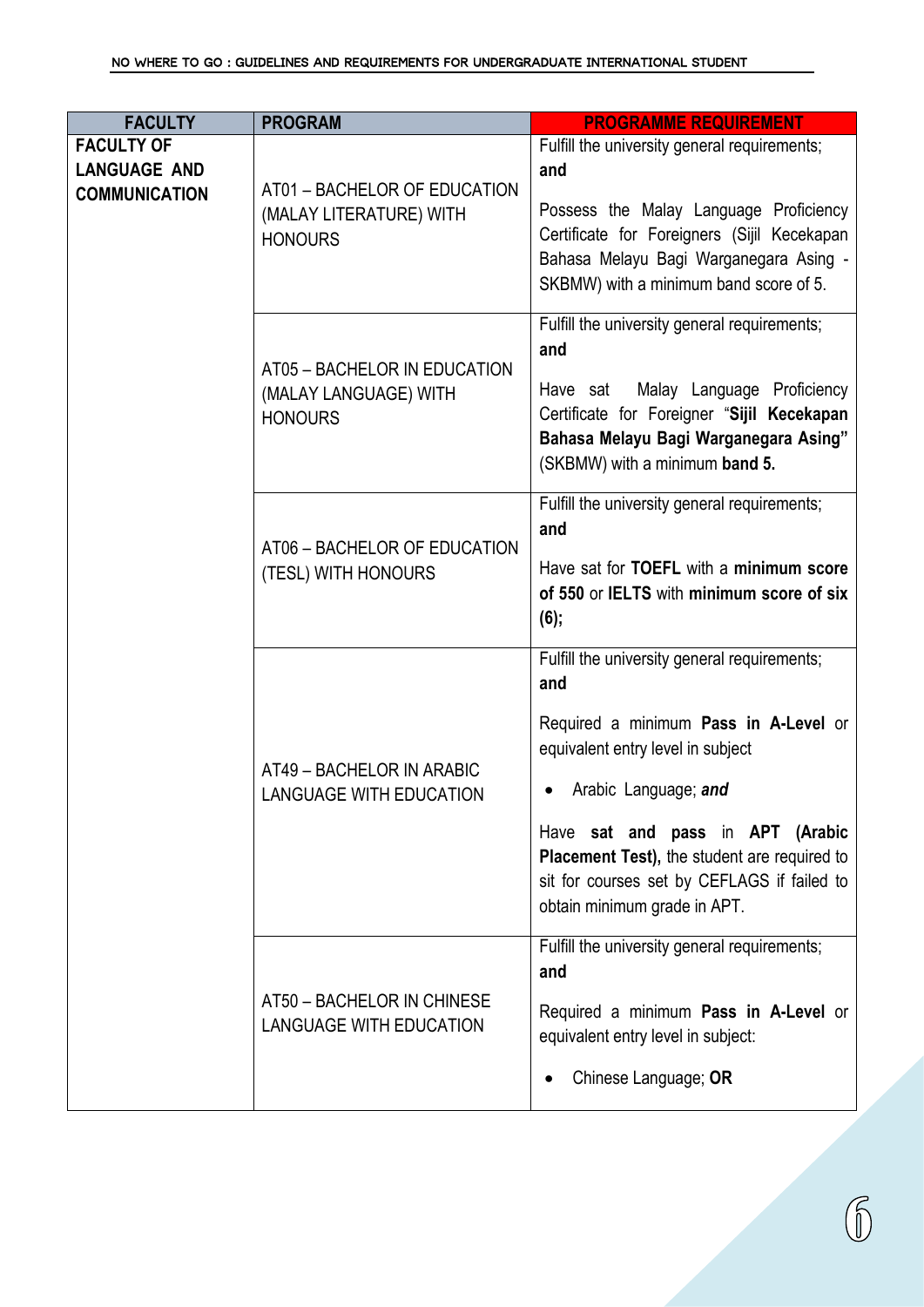| <b>FACULTY</b> | <b>PROGRAM</b>                                                                                     | <b>PROGRAMME REQUIREMENT</b>                                                                                                                                                  |
|----------------|----------------------------------------------------------------------------------------------------|-------------------------------------------------------------------------------------------------------------------------------------------------------------------------------|
|                |                                                                                                    | Required a minimum of Grade B/4B in O-<br>Level or its equivalent in the following<br>subject:                                                                                |
|                |                                                                                                    | • Chinese Language;/ Chinese Literature:<br>and                                                                                                                               |
|                |                                                                                                    | Have sat and pass in Chinese Proficiency<br>Test (HSK), the student are required to sit for<br>courses set by CEFLAGS if failed to obtain<br>minimum grade in HSK.            |
|                |                                                                                                    | Fulfill the university general requirements; and                                                                                                                              |
|                |                                                                                                    | Required a minimum Pass in A-Level or<br>equivalent entry level in subject:                                                                                                   |
|                |                                                                                                    | Tamil Language; OR                                                                                                                                                            |
|                | AT62 - BACHELOR OF EDUCATION<br>(TAMIL LANGUAGE) WITH                                              | Required a minimum of Grade B/4B in O-<br>Level or its equivalent in the following subject:                                                                                   |
|                | <b>HONOURS</b>                                                                                     | • Tamil Language;/ Tamil Literature: and                                                                                                                                      |
|                |                                                                                                    | Have sat and pass in Tamil Proficiency Test<br>, the student are required to sit for courses set<br>by CEFLAGS if failed to obtain minimum<br>grade – double check dengan FBK |
|                | AB14 - BACHELOR OF<br><b>COMMUNICATION (SOCIAL</b><br><b>COMMUNICATION) WITH</b><br><b>HONOURS</b> | Fulfill the university general requirements;                                                                                                                                  |
|                |                                                                                                    | Fulfill the university general requirements;<br>and                                                                                                                           |
|                | A2150-DIPLOMA IN ENGLISH<br><b>LANGUAGE</b>                                                        | Required a minimum Pass in O-Level or<br>equivalent entry level in subject:                                                                                                   |
|                |                                                                                                    | English Language; and                                                                                                                                                         |
|                |                                                                                                    | Have sat for <b>TOEFL</b> with a minimum score<br>of 550 or IELTS with minimum score of six<br>(6);                                                                           |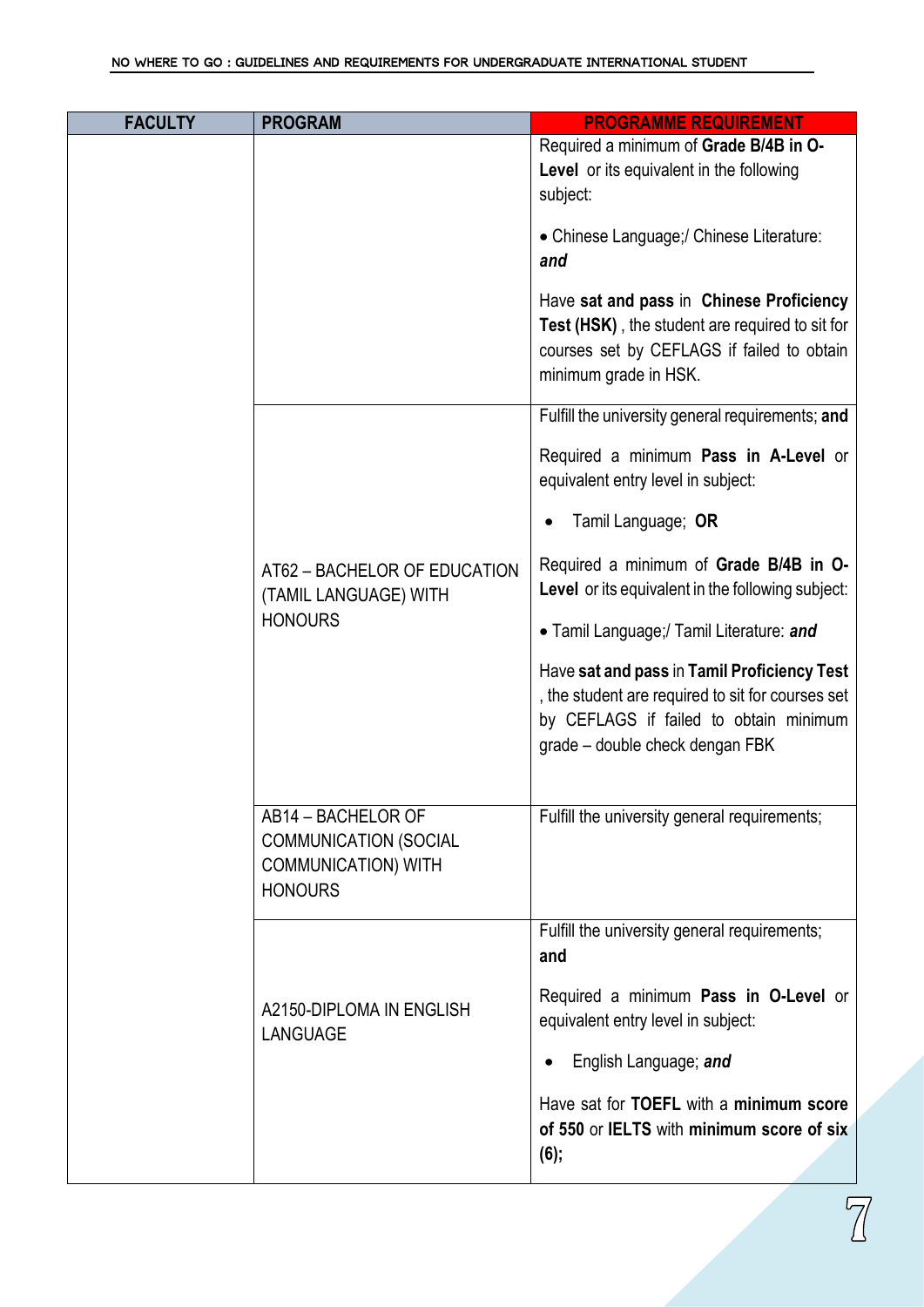| <b>FACULTY</b>                                                 | <b>PROGRAM</b>                                                      | <b>PROGRAMME REQUIREMENT</b>                                                                                                                                                                                                                                 |
|----------------------------------------------------------------|---------------------------------------------------------------------|--------------------------------------------------------------------------------------------------------------------------------------------------------------------------------------------------------------------------------------------------------------|
| <b>FACULTY OF MUSIC</b>                                        | AA06-BACHELOR OF PERFORMING                                         | Fulfil the university general requirements; and                                                                                                                                                                                                              |
| <b>AND PERFORMING</b><br><b>ARTS</b>                           | ARTS (THEATER) WITH HONOURS                                         | Able to demonstrate talent in theatre<br>practise via DVD (MP4 format); and<br>Pass interview                                                                                                                                                                |
|                                                                | AA56- BACHELOR OF<br>PERFORMING ARTS (DANCE) WITH<br><b>HONOURS</b> | Fulfil the university general requirements; and<br>Able to dance in any genre stated below<br>(traditional/modern/ballet/contemporary)<br>via DVD (MP4 format); and<br>Pass interview                                                                        |
|                                                                | AT22-BACHELOR OF EDUCATION<br>(MUSIC) WITH HONOURS                  | Fulfil the university general requirements; and<br>Able to sing or play at least one (1)<br>$\bullet$<br>music instrument; and<br>Pass interview and special audition<br>٠                                                                                   |
|                                                                | A2122-DIPLOMA IN MUSIC                                              | Fulfil the university general requirements; and<br>Able to sing or play at least one (1)<br>music instrument; and<br>Pass interview and special audition                                                                                                     |
|                                                                | A2125-DIPLOMA IN DANCE                                              | Fulfil the university general requirements; and<br>Able to dance in any genre stated below<br>(traditional/modern/ballet/contemporary)<br>via DVD (MP4 format); and<br>Pass interview                                                                        |
|                                                                | A2126-DIPLOMA IN THEATER                                            | Fulfil the university general requirements; and<br>Able to demonstrate talent in theatre<br>practise via DVD (MP4 format); and<br>Pass interview                                                                                                             |
| <b>FACULTY OF</b><br><b>MANAGEMENT AND</b><br><b>ECONOMICS</b> | AE02-BACHELOR OF<br>ACCOUNTANCY WITH HONOURS                        | Fulfil the university general requirements; and<br>Required a minimum of Grade C in A-Level<br>or equivalent entry level in any of the following<br>subjects:<br><b>Business</b><br>Management<br>Economics<br>Accounting<br>Physics<br>Chemistry<br>Biology |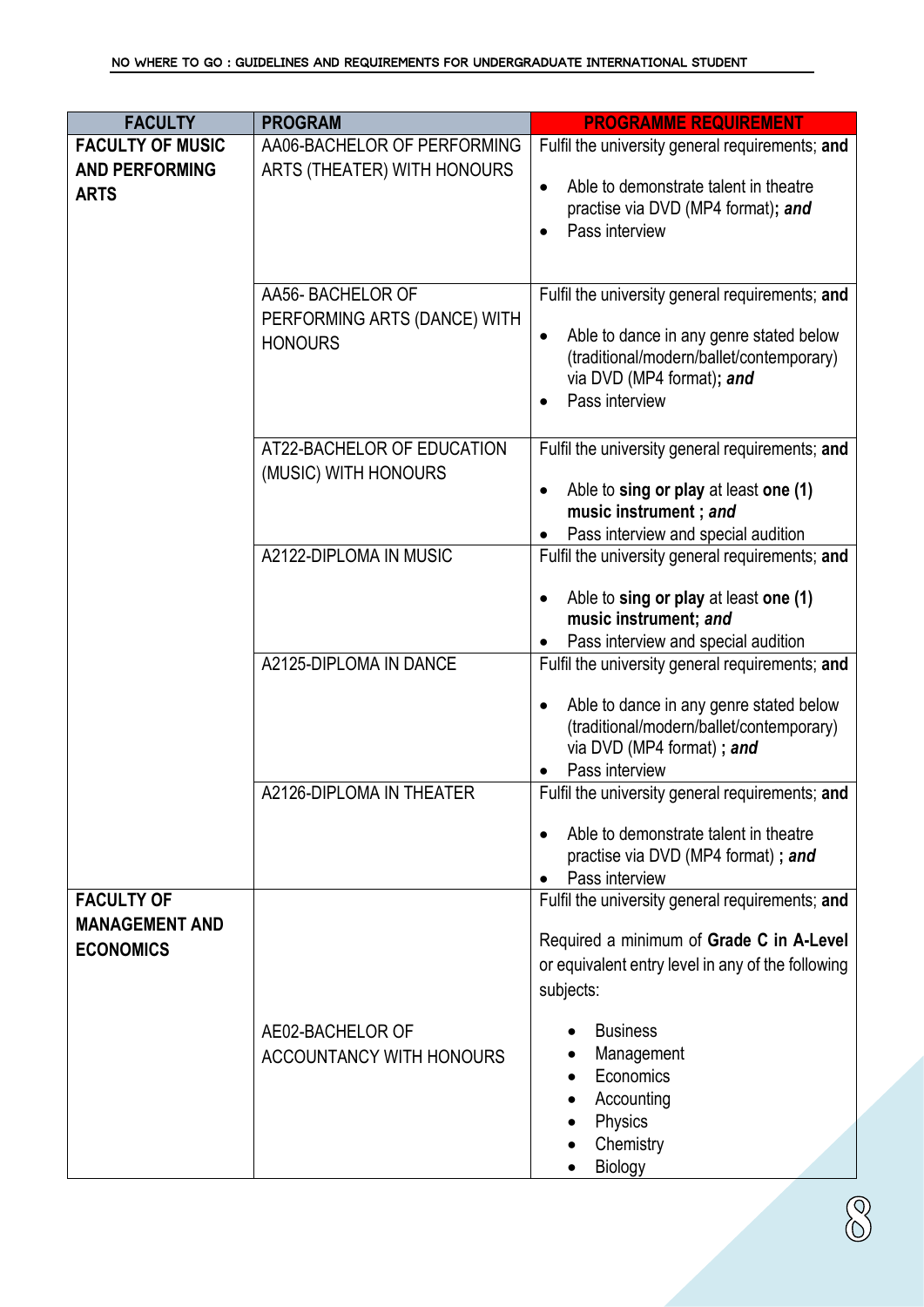| <b>FACULTY</b> | <b>PROGRAM</b>             | <b>PROGRAMME REQUIREMENT</b>                                                             |
|----------------|----------------------------|------------------------------------------------------------------------------------------|
|                |                            | and                                                                                      |
|                |                            | Required a minimum of Grade C in A-Level                                                 |
|                |                            | or equivalent entry level in Mathematics; OR                                             |
|                |                            | A pass in Diploma with a minimum CGPA<br>2.50 in any of the following field:             |
|                |                            | <b>Business Management</b>                                                               |
|                |                            | Accounting                                                                               |
|                |                            | Management                                                                               |
|                |                            | Economics                                                                                |
|                |                            | Finance                                                                                  |
|                |                            | Banking                                                                                  |
|                |                            | <b>Actuarial Science</b>                                                                 |
|                |                            | <b>Mathematics</b>                                                                       |
|                |                            | <b>Science and Mathematics</b>                                                           |
|                |                            | Fulfil the university general requirements; and                                          |
|                | AE07-BACHELOR OF ECONOMICS | Required a minimum of Grade C in A-Level                                                 |
|                | (FINANCE) WITH HONOURS     | or equivalent entry level in any of the following                                        |
|                |                            | subjects:                                                                                |
|                |                            |                                                                                          |
|                |                            | <b>Business</b>                                                                          |
|                |                            | Management                                                                               |
|                |                            | Economics                                                                                |
|                |                            | Accounting                                                                               |
|                |                            | and                                                                                      |
|                |                            | Required a minimum of Grade C in A-Level<br>or equivalent entry level in Mathematics; OR |
|                |                            |                                                                                          |
|                |                            | A pass in Diploma with a minimum CGPA<br>2.50 in any of the following field:             |
|                |                            | <b>Business Management</b>                                                               |
|                |                            | Accounting                                                                               |
|                |                            | Management                                                                               |
|                |                            | Economics                                                                                |
|                |                            | Finance                                                                                  |
|                |                            | <b>Banking</b>                                                                           |
|                |                            | <b>Actuarial Science</b>                                                                 |
|                |                            | <b>Mathematics</b>                                                                       |
|                |                            | <b>Science and Mathematics</b>                                                           |
|                |                            | and                                                                                      |
|                |                            |                                                                                          |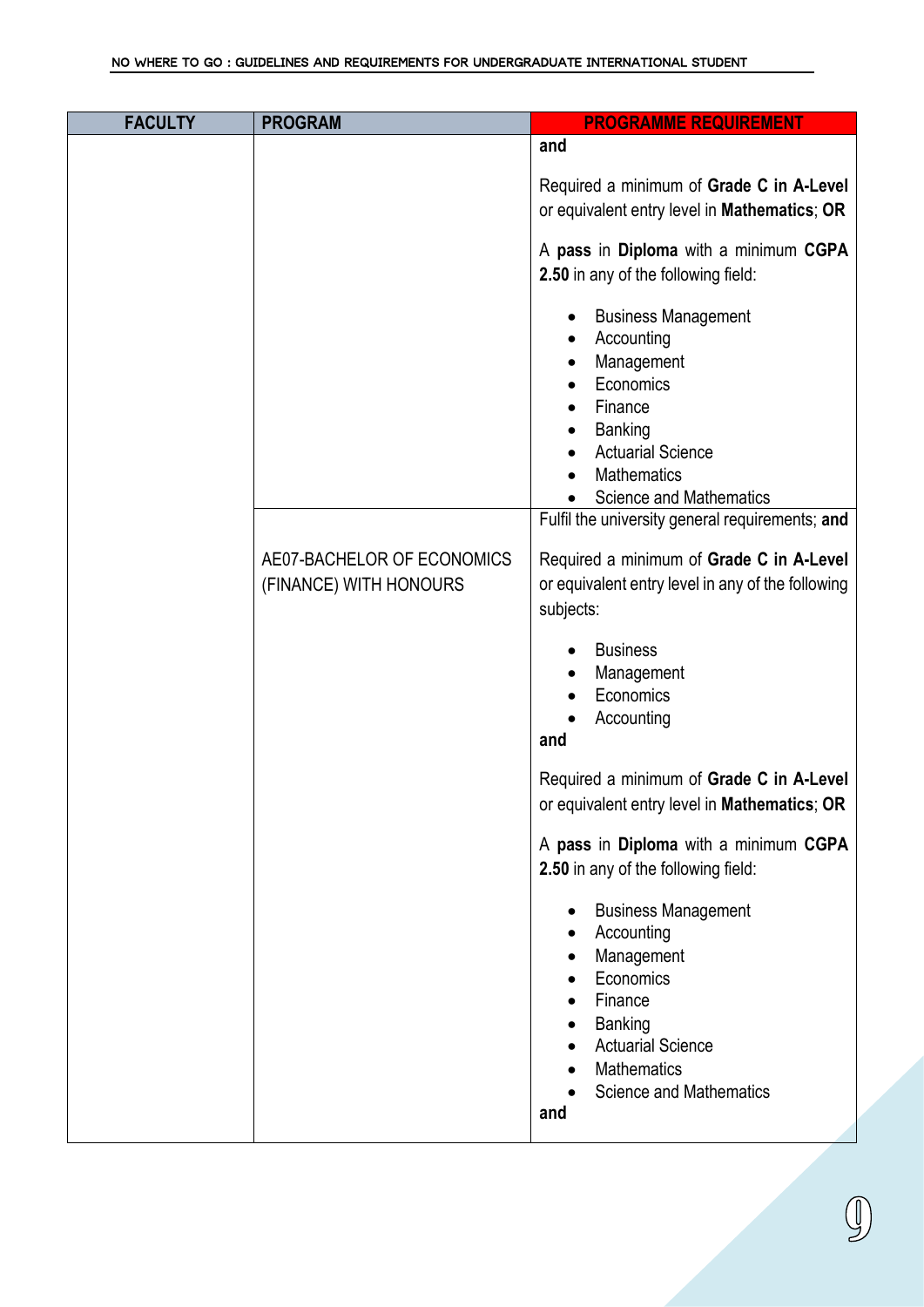| <b>FACULTY</b> | <b>PROGRAM</b>             | <b>PROGRAMME REQUIREMENT</b>                    |
|----------------|----------------------------|-------------------------------------------------|
|                |                            | Have sat TOEFL with minimum score of            |
|                |                            | 550; IELTS with minimum score of six (6)        |
|                |                            |                                                 |
|                | AE11-BACHELOR OF BUSINESS  | Fulfil the university general requirements; and |
|                | ADMINISTRATION (HUMAN      |                                                 |
|                | RESOURCE MANAGEMENT) WITH  | A minimum of Grade C in A-Level or              |
|                | <b>HONOURS</b>             | equivalent entry level in any of the following  |
|                |                            | subjects:                                       |
|                | AE14- BACHELOR OF BUSINESS |                                                 |
|                | ADMINISTRATION (FINANCE    | <b>Business</b>                                 |
|                |                            | Management                                      |
|                | SERVICE) WITH HONOURS      | Economics                                       |
|                |                            | Accounting                                      |
|                |                            | <b>Mathematics</b>                              |
|                |                            | Physics                                         |
|                |                            | Chemistry                                       |
|                |                            | <b>Biology</b>                                  |
|                |                            | <b>OR</b>                                       |
|                |                            |                                                 |
|                |                            | A pass in Diploma with a minimum CGPA           |
|                |                            | 2.50 in any of the following field:             |
|                |                            |                                                 |
|                |                            | <b>Business Management</b>                      |
|                |                            | Accounting                                      |
|                |                            | Management                                      |
|                |                            | Economics                                       |
|                |                            | Marketing                                       |
|                |                            | Finance                                         |
|                |                            | Banking                                         |
|                |                            | Insurance                                       |
|                |                            | Retail Management                               |
|                |                            | Entrepreneurship                                |
|                |                            | <b>Actuarial Science</b>                        |
|                |                            | <b>Mathematics</b>                              |
|                |                            | <b>Statistics</b>                               |
|                |                            | Science                                         |
|                |                            | <b>Mathematics</b>                              |
|                |                            | and                                             |
|                |                            |                                                 |
|                |                            | Have sat TOEFL with minimum score of 500;       |
|                |                            | IELTS with minimum score of five point          |
|                |                            | five $(5.5)$                                    |
|                |                            |                                                 |
|                | AE23-BACHELOR OF ECONOMICS | Fulfil the university general requirements; and |
|                | (ISLAMIC FINANCE) WITH     |                                                 |
|                | <b>HONOURS</b>             |                                                 |
|                |                            |                                                 |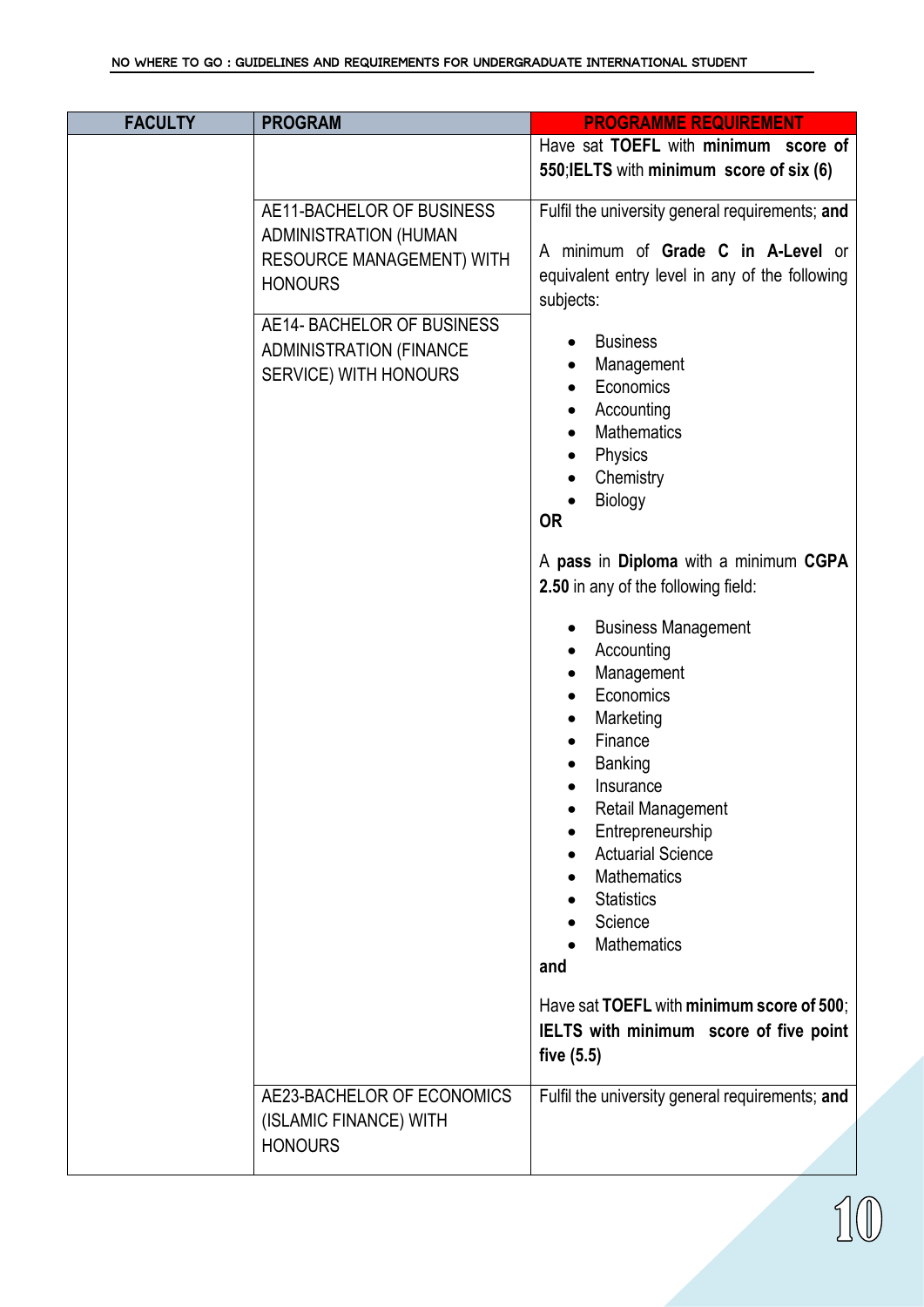| <b>FACULTY</b> | <b>PROGRAM</b> | <b>PROGRAMME REQUIREMENT</b>                    |
|----------------|----------------|-------------------------------------------------|
|                |                | A minimum of Grade C in A-Level or              |
|                |                | equivalent entry level in any of each group     |
|                |                | subjects:                                       |
|                |                |                                                 |
|                |                | <b>Business</b>                                 |
|                |                | Management<br>$\bullet$<br>Economics            |
|                |                | Accounting                                      |
|                |                | and                                             |
|                |                |                                                 |
|                |                | Arabic Language                                 |
|                |                | <b>Arabic Writing</b><br>$\bullet$              |
|                |                | Nahu/Saraf (Arabic Grammar)                     |
|                |                | and                                             |
|                |                | <b>Tafseer</b>                                  |
|                |                | Al-Quran                                        |
|                |                | Hadith<br>$\bullet$                             |
|                |                | <b>Islamic Religious Education</b><br>$\bullet$ |
|                |                | <b>Islamic Legal Maxims</b><br>$\bullet$        |
|                |                | <b>Islamic Transactions</b><br>$\bullet$        |
|                |                | <b>Islamic History</b><br>$\bullet$             |
|                |                | Akhlak (Islamic Behaviour)<br>$\bullet$         |
|                |                | <b>Islamic Estate Planning</b>                  |
|                |                | and                                             |
|                |                | A minimum of Grade C in A-Level or              |
|                |                | equivalent entry level in Mathematics; OR       |
|                |                |                                                 |
|                |                | A pass in Diploma with a minimum CGPA           |
|                |                | 2.50 in any of the following field:             |
|                |                |                                                 |
|                |                | Tahfiz                                          |
|                |                | <b>Banking</b><br>Finance                       |
|                |                | Muamalat                                        |
|                |                | Economics                                       |
|                |                | Takaful                                         |
|                |                | <b>Business Management</b>                      |
|                |                | and                                             |
|                |                |                                                 |
|                |                | Have sat TOEFL with minimum score of            |
|                |                | 550; IELTS with minimum score of six (6)        |
|                |                |                                                 |
|                |                |                                                 |
|                |                |                                                 |
|                |                |                                                 |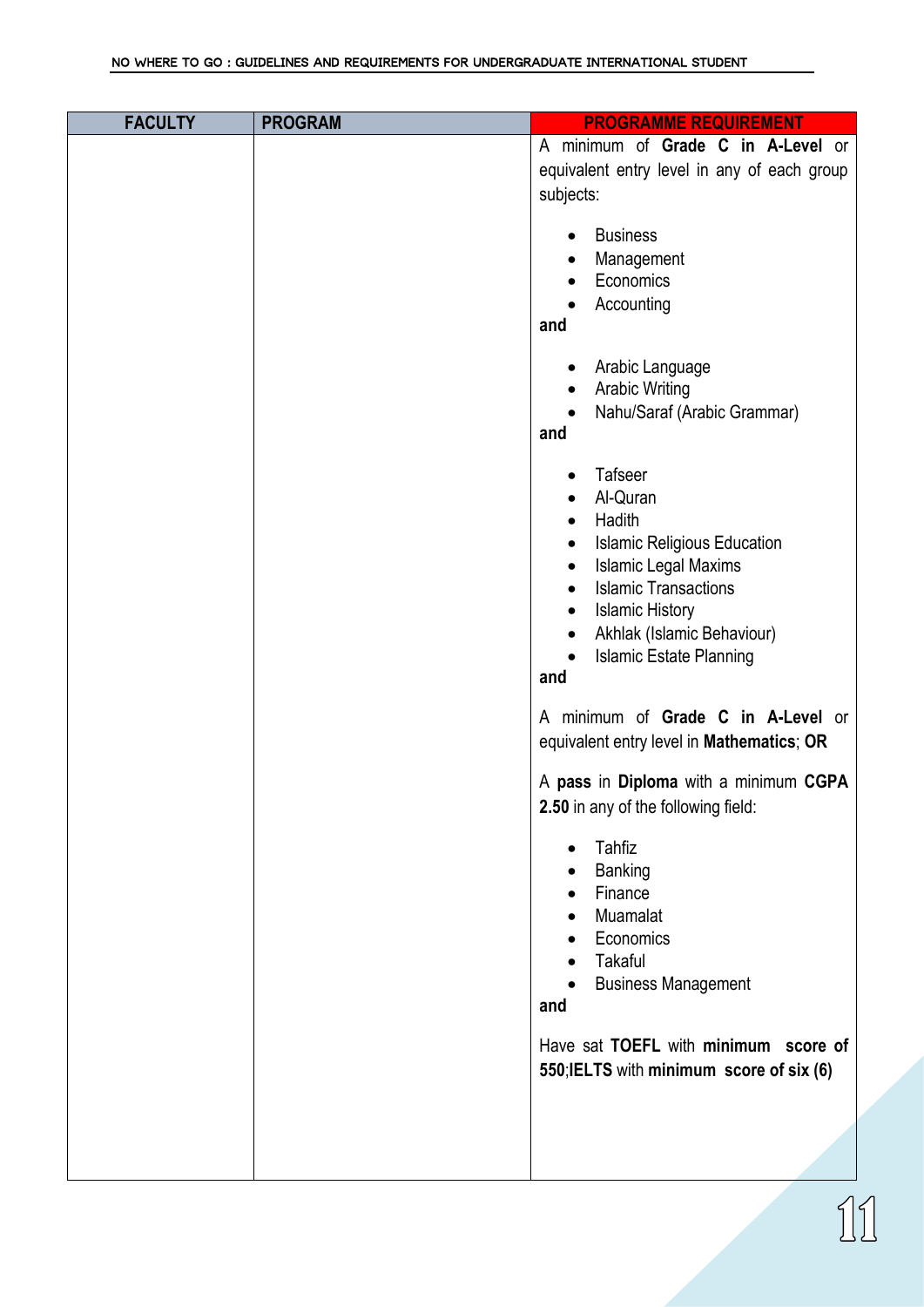| <b>FACULTY</b> | <b>PROGRAM</b>                                                              | <b>PROGRAMME REQUIREMENT</b>                                                                                                                                                                                                                                                                          |  |
|----------------|-----------------------------------------------------------------------------|-------------------------------------------------------------------------------------------------------------------------------------------------------------------------------------------------------------------------------------------------------------------------------------------------------|--|
|                | AT08-BACHELOR OF EDUCATION<br>(ACCOUNTING) WITH HONOURS                     | Fulfil the university general requirements; and<br>A minimum of Grade C in A-Level or<br>equivalent entry level in any of the following<br>subjects:                                                                                                                                                  |  |
|                | AT18-BACHELOR OF EDUCATION<br>(ECONOMICS) WITH HONOURS                      | <b>Business</b><br>Management<br>Economics<br>Accounting<br>$\bullet$                                                                                                                                                                                                                                 |  |
|                | AT21-BACHELOR OF EDUCATION<br>(BUSINESS MANAGEMENT) WITH<br><b>HONOURS</b>  | <b>Mathematics</b><br>Physics<br>Chemistry<br><b>Biology</b><br><b>OR</b>                                                                                                                                                                                                                             |  |
|                |                                                                             | A pass in Diploma with a minimum CGPA<br>2.50 in any of the following field:                                                                                                                                                                                                                          |  |
|                |                                                                             | <b>Business Management</b><br>Accounting<br>Management<br>Economics<br>Marketing<br>Finance<br><b>Banking</b><br>$\bullet$<br>Insurance<br>$\bullet$<br>Retail Management<br>Entrepreneurship<br><b>Actuarial Science</b><br><b>Mathematics</b><br><b>Statistics</b><br>Science<br><b>Mathematics</b> |  |
|                |                                                                             | and<br>Have sat TOEFL with minimum score of 500;<br>IELTS with minimum score of five point<br>five $(5.5)$                                                                                                                                                                                            |  |
|                | AT24-BACHELOR OF EDUCATION<br>(EDUCATION MANAGEMENT) WITH<br><b>HONOURS</b> | Fulfil the university general requirements; and<br>Possess a Certificate/Diploma in Education<br>or equivalent entry level                                                                                                                                                                            |  |
|                |                                                                             | and                                                                                                                                                                                                                                                                                                   |  |

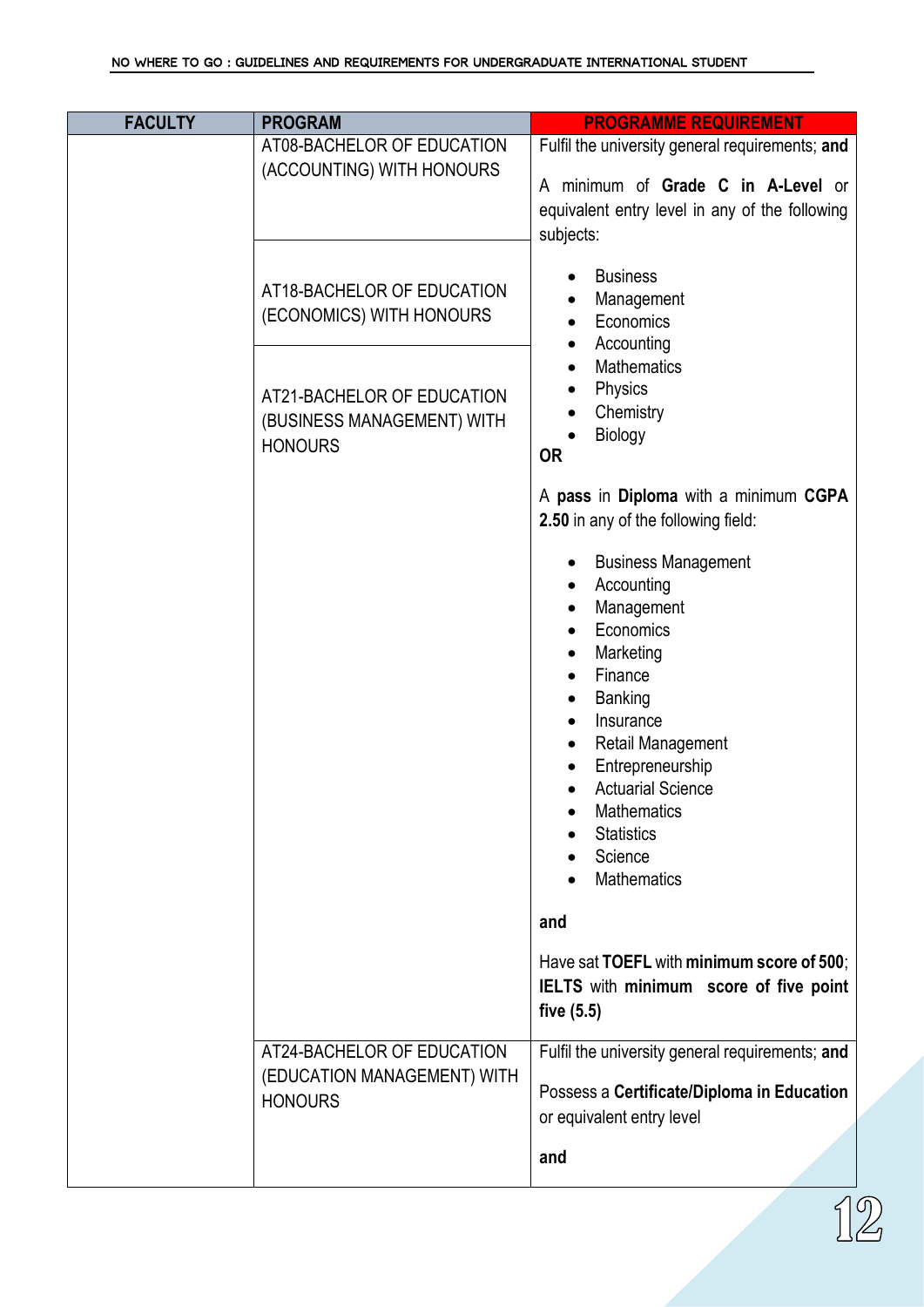| <b>FACULTY</b>          | <b>PROGRAM</b>                                          | <b>PROGRAMME REQUIREMENT</b>                                                           |  |  |
|-------------------------|---------------------------------------------------------|----------------------------------------------------------------------------------------|--|--|
|                         |                                                         | A minimum of five (5) years teaching                                                   |  |  |
|                         |                                                         | experience                                                                             |  |  |
|                         | AT45-BACHELOR OF EDUCATION                              |                                                                                        |  |  |
|                         | (ENTREPRENEURSHIP &                                     | <b>NOT OFFERED</b>                                                                     |  |  |
|                         | COMMERCE) WITH HONOURS                                  |                                                                                        |  |  |
|                         | A2212-DIPLOMA IN                                        |                                                                                        |  |  |
|                         | <b>ENTREPENEURSHIP</b>                                  | <b>NOT OFFERED</b>                                                                     |  |  |
|                         | AA16-BACHELOR OF                                        | Fulfil the university general requirements; and                                        |  |  |
|                         | PSYCHOLOGY WITH HONOURS                                 |                                                                                        |  |  |
|                         |                                                         | Required a minimum Grade C in A-Level<br>equivalence entry level in the subject listed |  |  |
|                         |                                                         | below:-                                                                                |  |  |
|                         |                                                         |                                                                                        |  |  |
|                         |                                                         | Biology<br><b>Mathematics</b>                                                          |  |  |
|                         |                                                         | Physics/Chemistry/Science                                                              |  |  |
|                         |                                                         | <b>OR</b>                                                                              |  |  |
|                         |                                                         | A pass in Diploma with a minimum CGPA                                                  |  |  |
|                         |                                                         | 2.50 in any of the following field:                                                    |  |  |
|                         |                                                         | Psychology                                                                             |  |  |
|                         |                                                         | Science                                                                                |  |  |
| <b>FACULTY OF HUMAN</b> | AT04-BACHELOR OF EDUCATION                              | Fulfil the university general requirements; and                                        |  |  |
| <b>DEVELOPMENT</b>      | (GUIDANCE AND COUNSELING)<br><b>WITH HONOURS</b>        | A pass in Diploma with a minimum CGPA                                                  |  |  |
|                         |                                                         | 2.50 in any of the following field:                                                    |  |  |
|                         |                                                         | <b>Psychology /Counceling</b>                                                          |  |  |
|                         |                                                         | Human Development                                                                      |  |  |
|                         |                                                         | Social Work                                                                            |  |  |
|                         |                                                         | <b>Islamic Studies</b><br><b>Human Resources</b>                                       |  |  |
|                         |                                                         | Fulfil the university general requirements; and                                        |  |  |
|                         |                                                         |                                                                                        |  |  |
|                         | AT10- BACHELOR OF EDUCATION<br>(SPECIAL EDUCATION) WITH | A pass in Diploma with a minimum CGPA<br>2.50 in any of the following field:           |  |  |
|                         | <b>HONOURS</b>                                          |                                                                                        |  |  |
|                         |                                                         | Early Childhood                                                                        |  |  |
|                         |                                                         | Psychology /Counceling                                                                 |  |  |
|                         |                                                         | Human Development<br>Social Work                                                       |  |  |
|                         |                                                         | Human Resources                                                                        |  |  |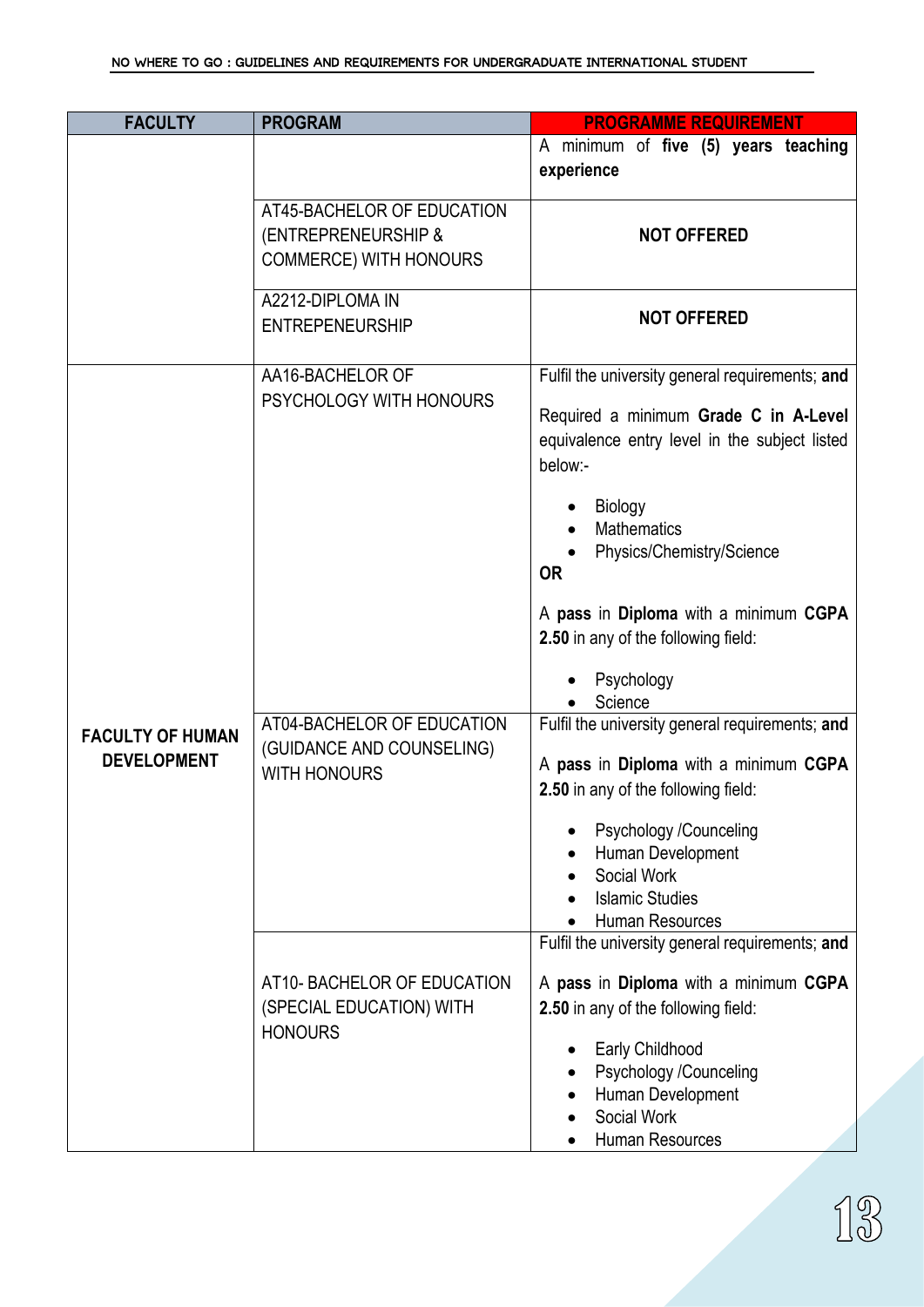| <b>FACULTY</b>                             | <b>PROGRAM</b>                                                           | <b>PROGRAMME REQUIREMENT</b>                                                                                                                                                                                                                                                                                                               |  |
|--------------------------------------------|--------------------------------------------------------------------------|--------------------------------------------------------------------------------------------------------------------------------------------------------------------------------------------------------------------------------------------------------------------------------------------------------------------------------------------|--|
|                                            | AT19- BACHELOR OF EDUCATION                                              | Fulfil the university general requirements; and                                                                                                                                                                                                                                                                                            |  |
|                                            | (EARLY CHILDHOOD)                                                        | A pass in Diploma with a minimum CGPA                                                                                                                                                                                                                                                                                                      |  |
|                                            |                                                                          | 2.50 in any of the following field:                                                                                                                                                                                                                                                                                                        |  |
|                                            | A2520-DIPLOMA IN EARLY                                                   | Psychology /Counceling<br>Human Development<br>Social Work<br><b>Islamic Studies</b><br>Human Resources<br>Nursing<br>Fulfil the university general requirements;                                                                                                                                                                          |  |
|                                            | <b>CHILDHOOD</b>                                                         |                                                                                                                                                                                                                                                                                                                                            |  |
|                                            | AT32- BACHELOR OF EDUCATION<br>(HISTORY) WITH HONOURS                    | At least three (3) principal passes (minimum<br>grade C) in the General Certificate of<br>Education 'Advance Level' (GCE) 'A' Level<br>Examination (UK Educational<br>System)<br>obtained in one sitting                                                                                                                                   |  |
|                                            |                                                                          | <b>OR</b>                                                                                                                                                                                                                                                                                                                                  |  |
|                                            |                                                                          | Any other qualifications that are recognized by<br>the Senate of the University as equivalent to<br>the above.                                                                                                                                                                                                                             |  |
| <b>FACULTY OF HUMAN</b><br><b>SCIENCES</b> | AT33- BACHELOR OF EDUCATION<br>(GEOGRAPHY) WITH HONOURS                  | At least three (3) principal passes (minimum<br>grade C) in the General Certificate of<br>Education 'Advance Level' (GCE) 'A' Level<br>(UK Educational<br>System)<br>Examination<br>obtained in one sitting                                                                                                                                |  |
|                                            |                                                                          | <b>OR</b>                                                                                                                                                                                                                                                                                                                                  |  |
|                                            |                                                                          | Any other qualifications that are recognized by<br>the Senate of the University as equivalent to<br>the above.                                                                                                                                                                                                                             |  |
|                                            | AT41- BACHELOR OF EDUCATION<br>(MORALE EDUCATION) WITH<br><b>HONOURS</b> | To be eligible for entry into the Moral<br><b>Education Programme (Sultan Idris Education</b><br>University), applicants will be expected to<br>contents<br>academic<br>moral<br>meet<br>entry<br>requirements. Applicants should have passed<br>with minimum of C grades of two (2) subjects<br>as follows:<br><b>Character Education</b> |  |

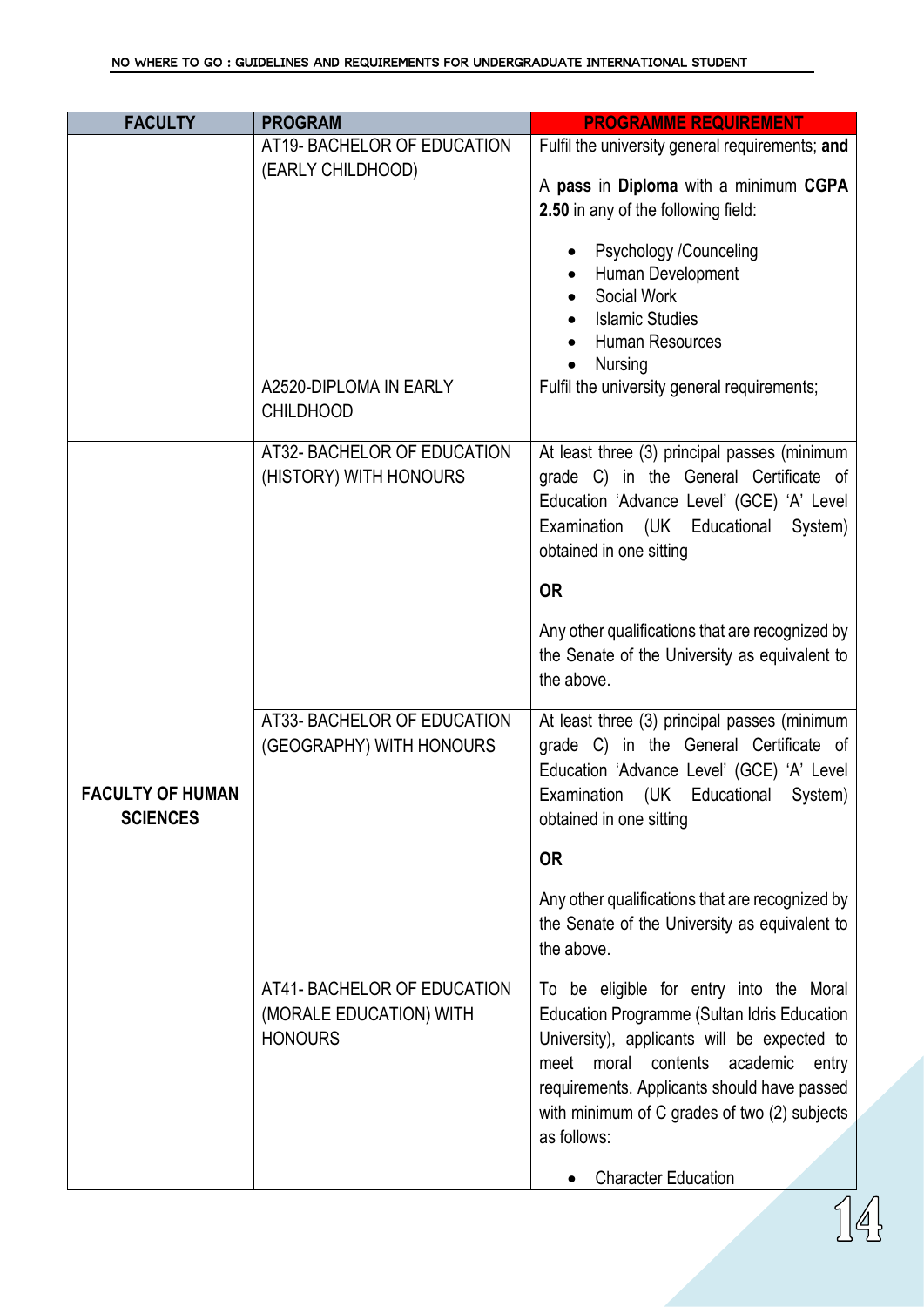| <b>FACULTY</b>                                  | <b>PROGRAM</b>                                                                                                                                                                              | <b>PROGRAMME REQUIREMENT</b>                                                                                                                                                                                                                                                                                         |
|-------------------------------------------------|---------------------------------------------------------------------------------------------------------------------------------------------------------------------------------------------|----------------------------------------------------------------------------------------------------------------------------------------------------------------------------------------------------------------------------------------------------------------------------------------------------------------------|
|                                                 |                                                                                                                                                                                             | <b>Values Education</b><br>Religious Education<br><b>Moral and Civics Education</b><br><b>Social Studies</b><br>Religion and Culture<br>Moral science<br>Offers will be based upon predicted grades<br>and will be conditional on achieving those                                                                    |
|                                                 | AT58- BACHELOR OF MALAYSIA<br><b>STUDIES WITH EDUCATION</b>                                                                                                                                 | results.<br><b>NOT OFFERED</b>                                                                                                                                                                                                                                                                                       |
|                                                 | AC10 - BACHELOR OF SOFTWARE<br><b>ENGINEERING</b><br>(EDUCATION<br>SOFTWARE) WITH HONOURS                                                                                                   | Fulfil the university general requirements; and<br>Applicants must have good grades with an<br>overall average of 80% (including 80% or<br>more in Mathematics and two (2) Science<br>subjects).                                                                                                                     |
| <b>FACULTY OF ARTS,</b><br><b>COMPUTING AND</b> | <b>AC33 - BACHELOR OF DESIGN</b><br>(DIGITAL GAMES) WITH HONOURS<br>AH16 - BACHELOR OF DESIGN<br>(ADVERTISING) WITH HONOURS<br><b>AH17 - BACHELOR OF DESIGN</b><br>(ANIMATION) WITH HONOURS | Fulfill the university general requirements;<br>and<br>Required a minimum Grade C in A-Level or<br>equivalent entry level in any of the following<br>subject:<br>Visual Art / Art & Design/Technical<br>Drawing, or                                                                                                  |
| <b>CREATIVE</b><br><b>INDUSTRIES</b>            | AT23 - BACHELOR OF EDUCATION<br>(ARTS) WITH HONOURS                                                                                                                                         | At least one (1) year of working experience<br>in related field, or<br>A pass in Diploma with CGPA 2.50 in any of<br>the following field:<br>Visual Communication;<br>Graphics;<br>Multimedia;<br>Art and Design;<br>$\bullet$<br>Architecture;<br>Interior Design;<br>Landscape Design; or<br>Industrial Design; or |

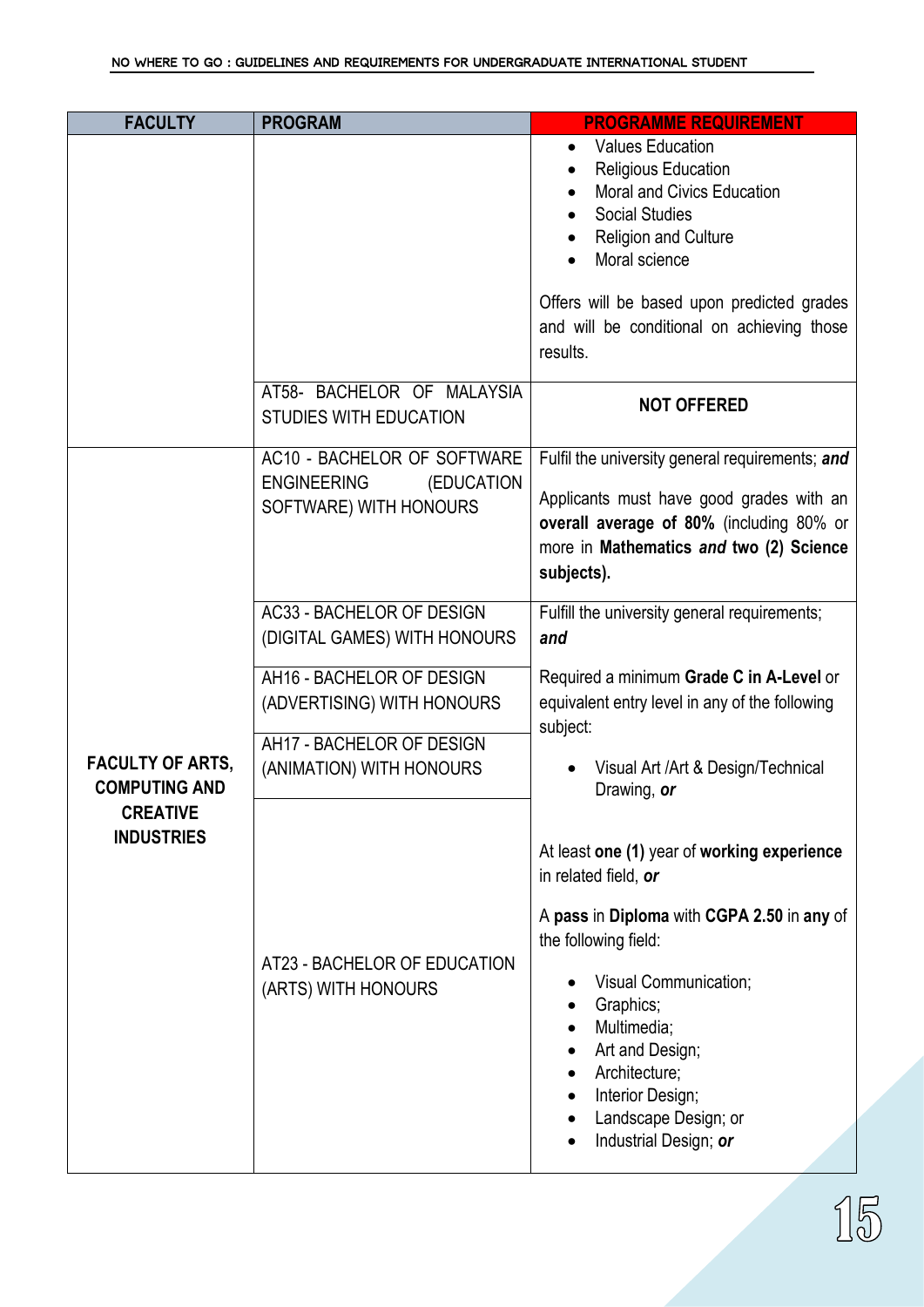| <b>FACULTY</b>            | <b>PROGRAM</b>                  | <b>PROGRAMME REQUIREMENT</b>                 |
|---------------------------|---------------------------------|----------------------------------------------|
|                           |                                 | Sit for Basic Courses in Drawing and Art     |
|                           |                                 | Fundamental handled by faculty before enroll |
|                           |                                 | to the programme.                            |
|                           | AT20 - BACHELOR OF EDUCATION    | Fulfil the university general requirements;  |
|                           | (INFORMATION TECHNOLOGY)        | and                                          |
|                           | <b>WITH HONOURS</b>             |                                              |
|                           |                                 | Applicants must have good grades with an     |
|                           | AT46 - BACHELOR OF EDUCATION    | overall average of 80% including 80% or      |
|                           | (MULTIMEDIA) WITH HONOURS       | more in Mathematics.                         |
|                           |                                 |                                              |
|                           | AT47 - BACHELOR OF EDUCATION    |                                              |
|                           | (COMPUTER AIDED DESIGN          |                                              |
|                           | <b>TECHNOLOGY) WITH HONOURS</b> |                                              |
|                           | A2160 - DIPLOMA IN GAME DESIGN  | Fulfil the university general requirements.  |
|                           | AND DEVELOPMENT                 |                                              |
|                           |                                 |                                              |
|                           | A2813 - DIPLOMA IN SCIENCE      |                                              |
|                           | <b>COMPUTER (INTERNET</b>       |                                              |
|                           | <b>COMPUTING)</b>               |                                              |
|                           | AT11-BACHELOR OF EDUCATION      | Fulfill the university general requirements; |
|                           | (BIOLOGY) WITH HONOURS          | and                                          |
|                           |                                 |                                              |
|                           |                                 | Required a minimum Grade C in A-Level or     |
|                           |                                 | equivalent entry level in subject:           |
|                           |                                 | <b>Biology</b>                               |
|                           |                                 | <b>OR</b>                                    |
|                           |                                 |                                              |
|                           |                                 | A pass in Diploma with CGPA 2.50 in any of   |
|                           |                                 | the following field:                         |
| <b>FACULTY OF SCIENCE</b> |                                 | Science                                      |
| <b>AND MATHEMATICS</b>    |                                 | <b>Veterinary Science</b>                    |
|                           |                                 | Agriculture                                  |
|                           |                                 | Horticulture                                 |
|                           |                                 | <b>Laboratory Science</b>                    |
|                           | AT12- BACHELOR OF EDUCATION     | Fulfill the university general requirements; |
|                           | (PHYSIC) WITH HONOURS           | and                                          |
|                           |                                 | Required a minimum Grade C in A-Level or     |
|                           |                                 | equivalent entry level in subject:           |
|                           |                                 |                                              |
|                           |                                 | Physics                                      |
|                           |                                 | <b>OR</b>                                    |
|                           |                                 |                                              |

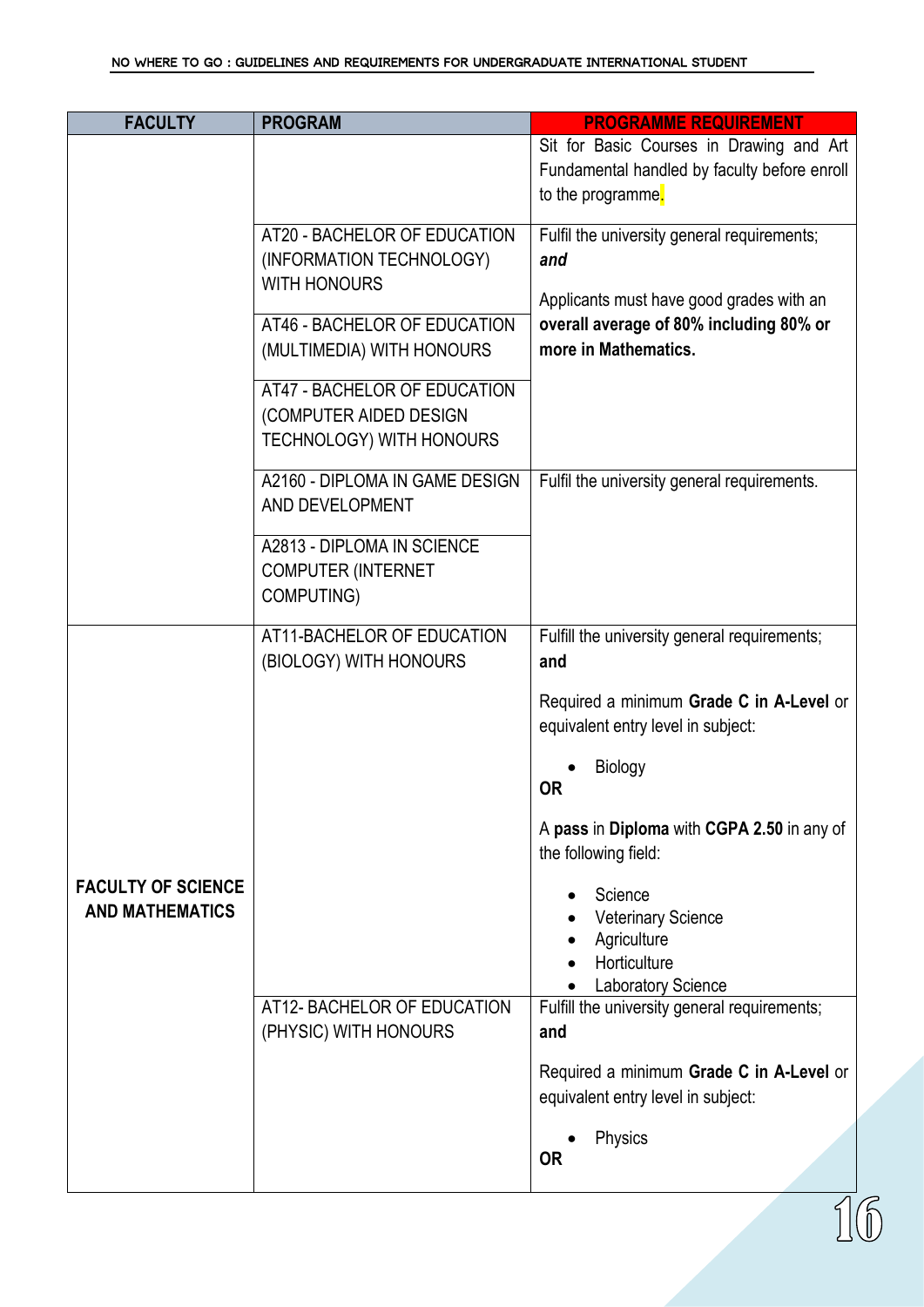| <b>FACULTY</b> | <b>PROGRAM</b>                                              | <b>PROGRAMME REQUIREMENT</b>                                                                                                                                    |
|----------------|-------------------------------------------------------------|-----------------------------------------------------------------------------------------------------------------------------------------------------------------|
|                |                                                             | A pass in Diploma with CGPA 2.50 in any of<br>the following field:                                                                                              |
|                |                                                             | Science<br><b>Mathematics</b><br><b>Engineering Civil/</b><br>Electrical/Electronic/Mechanical<br><b>Laboratory Science</b>                                     |
|                | AT13- BACHELOR OF EDUCATION<br>CHEMISTRY) WITH HONOURS      | Fulfill the university general requirements;<br>and                                                                                                             |
|                |                                                             | Required a minimum Grade C in A-Level or<br>equivalent entry level in subject:                                                                                  |
|                |                                                             | Chemistry<br><b>OR</b>                                                                                                                                          |
|                |                                                             | A pass in Diploma with CGPA 2.50 in any of<br>the following field:                                                                                              |
|                |                                                             | Science<br><b>Mathematics</b><br><b>Chemical Engineering</b><br>Pharmacy<br>Laboratory Science<br><b>Engineering Civil/</b><br>Electrical/Electronic/Mechanical |
|                | AT14- BACHELOR OF EDUCATION<br>(MATHEMATICS) WITH HONOURS   | Fulfill the university general requirements;<br>and                                                                                                             |
|                |                                                             | Required a minimum Grade C in A-Level or<br>equivalent entry level in subject:                                                                                  |
|                |                                                             | <b>Mathematics</b><br><b>OR</b>                                                                                                                                 |
|                |                                                             | A pass in Diploma with CGPA 2.50 in any of<br>the following field:                                                                                              |
|                |                                                             | Science<br>Mathematic<br><b>Statistic</b><br><b>Engineering Civil/</b><br>Electrical/Electronic/Mechanical                                                      |
|                | AT16- BACHELOR OF EDUCATION<br><b>SCIENCE) WITH HONOURS</b> | Fulfill the university general requirements;<br>and                                                                                                             |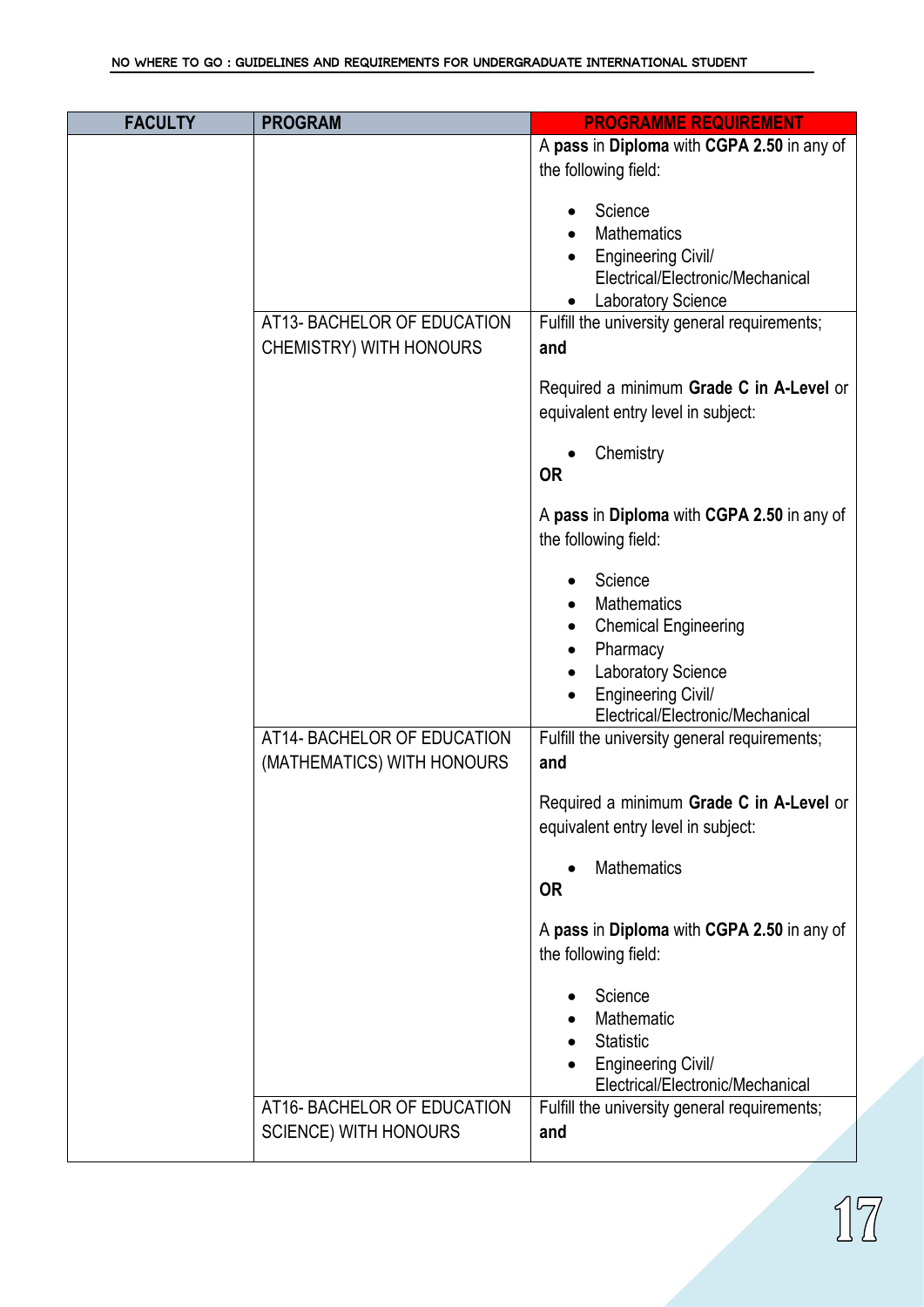| <b>FACULTY</b> | <b>PROGRAM</b>               | <b>PROGRAMME REQUIREMENT</b>                        |  |
|----------------|------------------------------|-----------------------------------------------------|--|
|                |                              | Required a minimum Grade C in A-Level or            |  |
|                |                              | equivalent entry level in subject:                  |  |
|                |                              |                                                     |  |
|                |                              | Physics<br>Chemistery                               |  |
|                |                              | <b>Biology</b>                                      |  |
|                |                              | <b>OR</b>                                           |  |
|                |                              |                                                     |  |
|                |                              | A pass in Diploma with CGPA 2.50 in any of          |  |
|                |                              | the following field::                               |  |
|                |                              | Science                                             |  |
|                |                              | Mathematic                                          |  |
|                |                              | <b>Statistic</b>                                    |  |
|                |                              | <b>Engineering Civil/</b>                           |  |
|                |                              | Electrical/Electronic/Mechanical                    |  |
|                |                              | <b>Veterinary Science</b>                           |  |
|                |                              | Agriculture<br>Horticulture                         |  |
|                | AT48- BACHELOR OF SCIENCE    | Fulfill the university general requirements;        |  |
|                | (MATHEMATICS) WITH EDUCATION | and                                                 |  |
|                |                              |                                                     |  |
|                |                              | Required a minimum Grade C in A-Level or            |  |
|                |                              | equivalent entry level in subject:                  |  |
|                |                              | <b>Mathematics</b>                                  |  |
|                |                              | <b>OR</b>                                           |  |
|                |                              |                                                     |  |
|                |                              | A pass in Diploma with CGPA 2.50 in any of          |  |
|                |                              | the following field::                               |  |
|                |                              | Science                                             |  |
|                |                              | Mathematic                                          |  |
|                |                              | <b>Statistic</b>                                    |  |
|                |                              | <b>Engineering Civil/</b>                           |  |
|                | A2000-DIPLOMA IN SCIENCE     | Electrical/Electronic/Mechanical                    |  |
|                |                              | Fulfill the university general requirements;<br>and |  |
|                |                              |                                                     |  |
|                |                              | Required a minimum Grade C in O-Level or            |  |
|                |                              | equivalent entry level in any two (2) of the        |  |
|                |                              | following subjects:                                 |  |
|                |                              | Physics/ Chemistry/Biology/                         |  |
|                |                              | Mathematics/Engineering Civil/                      |  |
|                |                              | Mechanical/Electric/Electronic                      |  |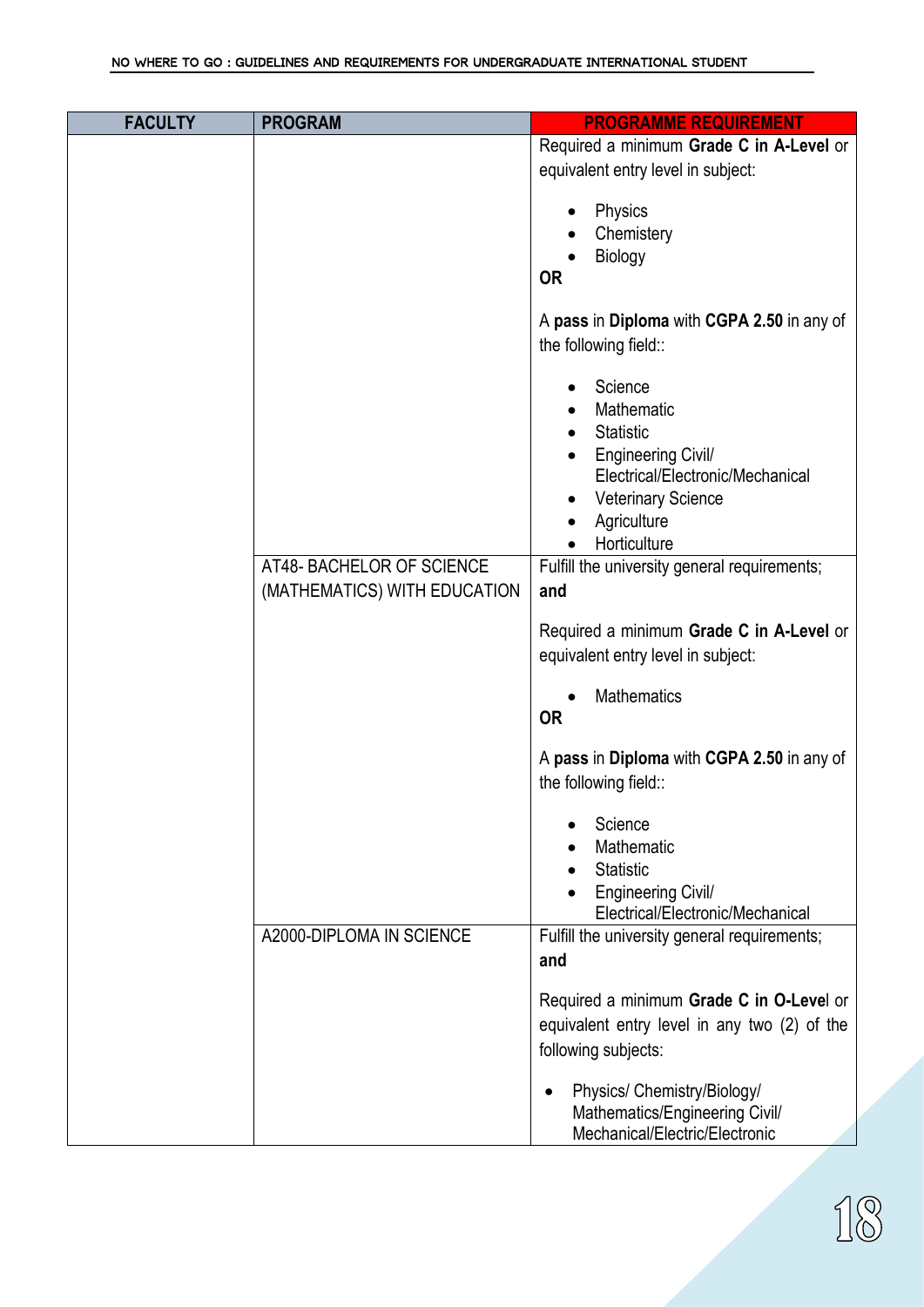| <b>FACULTY</b>                                 | <b>PROGRAM</b>                                                               | <b>PROGRAMME REQUIREMENT</b>                                                                                                                                                                                                    |
|------------------------------------------------|------------------------------------------------------------------------------|---------------------------------------------------------------------------------------------------------------------------------------------------------------------------------------------------------------------------------|
|                                                | A2002-DIPLOMA IN SCIENCE                                                     | Fulfill the university general requirements;                                                                                                                                                                                    |
|                                                | (MATHEMATICS)                                                                | and                                                                                                                                                                                                                             |
|                                                |                                                                              | Required a minimum Grade C in O-Level or<br>equivalent entry level in any one (1) of the<br>following subject:                                                                                                                  |
|                                                |                                                                              | Physics/ Chemistry/Biology; And<br>Additional Mathematics or equivalent                                                                                                                                                         |
|                                                | A2003-DIPLOMA IN LABORATORY<br><b>TECHNOLOGY</b>                             | Fulfill the university general requirements;<br>and                                                                                                                                                                             |
|                                                |                                                                              | Required a minimum Grade C in O-Level or<br>equivalent entry level in any one (1) of the<br>following subject:                                                                                                                  |
|                                                |                                                                              | Physics/ Chemistry/Biology/Science                                                                                                                                                                                              |
|                                                | AS20-BACHELOR OF SPORT<br>SCIENCE (SPORTS PSYCHOLOGY)<br><b>WITH HONOURS</b> | <b>NOT OFFERED</b>                                                                                                                                                                                                              |
|                                                | AS72- BACHELOR OF SPORTS                                                     | Fulfill the university general requirements; and                                                                                                                                                                                |
|                                                | <b>SCIENCE (SPORT</b><br>REHABILITATION) WITH HONOURS                        | Required a minimum Grade C in O-Level or<br>equivalent entry level in subject:                                                                                                                                                  |
|                                                |                                                                              | Physics/Chemistry/ Biology                                                                                                                                                                                                      |
| <b>FACULTY OF SPORTS</b><br><b>SCIENCE AND</b> |                                                                              | <b>OR</b>                                                                                                                                                                                                                       |
|                                                |                                                                              | A pass in Diploma with CGPA 2.50 in any of<br>the following field::                                                                                                                                                             |
| <b>COACHING</b>                                |                                                                              | Physiotherapy<br>Occupational Rehabilitation<br>Nursing<br><b>Health Science</b><br>Pharmacy<br>Medical Imaging<br>Science<br><b>Medical Laboratory Technology</b><br><b>Environmental Health</b><br>Sport Science and Coaching |
|                                                |                                                                              | and                                                                                                                                                                                                                             |

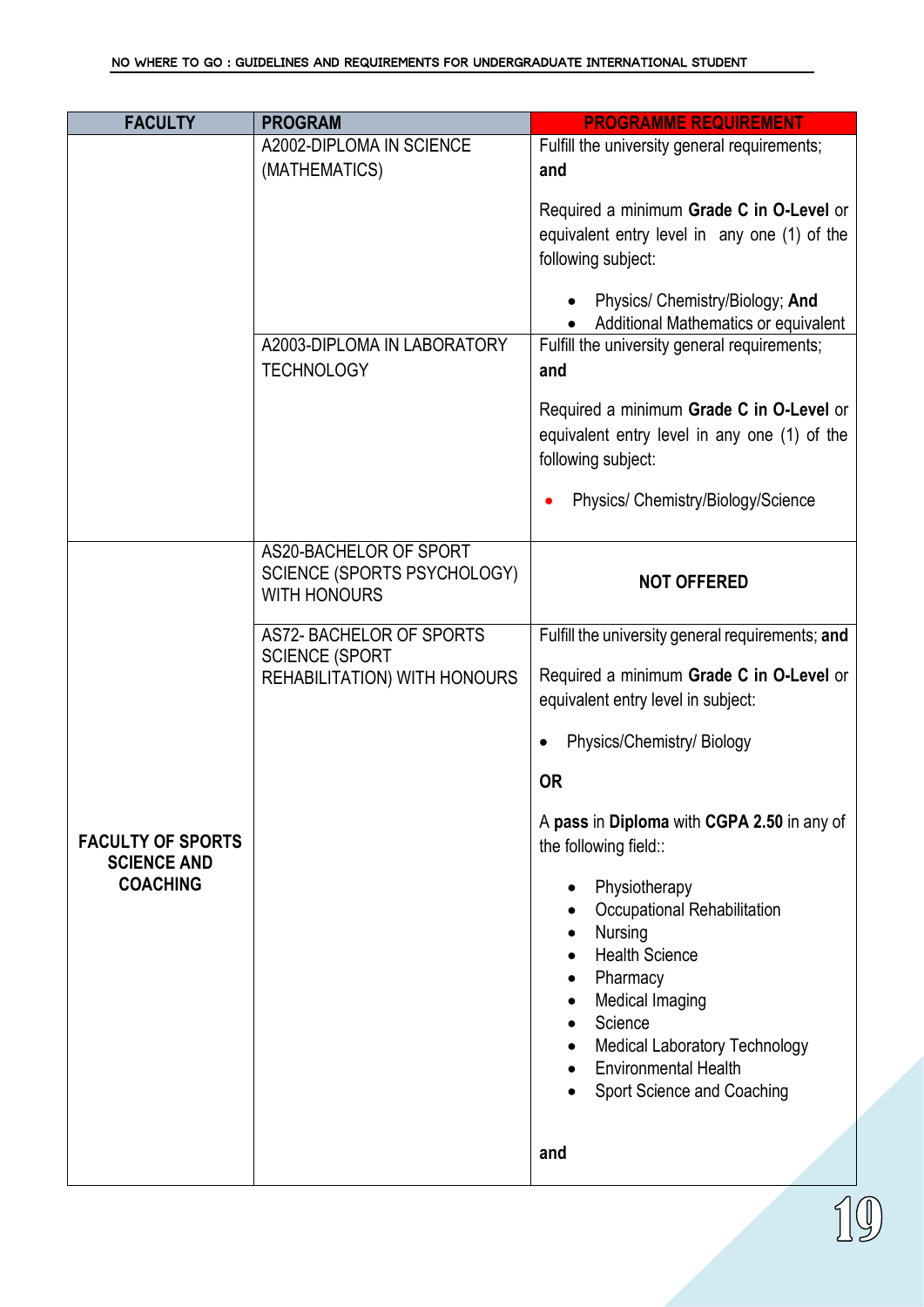| <b>FACULTY</b> | <b>PROGRAM</b>                                                            | <b>PROGRAMME REQUIREMENT</b>                                                                                                                                                                                              |
|----------------|---------------------------------------------------------------------------|---------------------------------------------------------------------------------------------------------------------------------------------------------------------------------------------------------------------------|
|                |                                                                           | Active in Sport and excellent in Co-curriculum<br>(candidate must email an<br>attachment<br>including certificate as a proof)                                                                                             |
|                |                                                                           | and                                                                                                                                                                                                                       |
|                |                                                                           | Pass interview (interview using software<br>called Skype)                                                                                                                                                                 |
|                | AS74- BACHELOR OF SPORTS<br>SCIENCE (COACHING SCIENCE)                    | Fulfill the university general requirements; and                                                                                                                                                                          |
|                | <b>WITH HONOURS</b>                                                       | Required a minimum Grade C in O-Level or<br>equivalent entry level in subject:                                                                                                                                            |
|                |                                                                           | Additional<br>Science/Sport<br>Science/<br>Science/Physics/Chemistry/Biology                                                                                                                                              |
|                |                                                                           | <b>OR</b>                                                                                                                                                                                                                 |
|                |                                                                           | A Diploma or other equivalent qualification<br>with a minimum of 2.50 Cumulative Grade<br>Point Average (CGPA) deemed to be of<br>equivalent standing from the Malaysian<br>Government and approved by the UPSI<br>Senate |
|                |                                                                           | and                                                                                                                                                                                                                       |
|                |                                                                           | Active in Sport and excellent in Co-curriculum<br>(candidate must email an attachment<br>including certificate as a proof)                                                                                                |
|                |                                                                           | and                                                                                                                                                                                                                       |
|                |                                                                           | No color blindness and special need                                                                                                                                                                                       |
|                |                                                                           | and                                                                                                                                                                                                                       |
|                |                                                                           | Pass interview (interview using software<br>called Skype)                                                                                                                                                                 |
|                | AT03-BACHELOR OF EDUCATION<br>(SPORT SCIENCE) WITH HONOURS                |                                                                                                                                                                                                                           |
|                | AT59-BACHELOR OF EDUCATION<br>(PHYSICAL EDUCATION) WITH<br><b>HONOURS</b> | <b>NOT OFFERED</b>                                                                                                                                                                                                        |

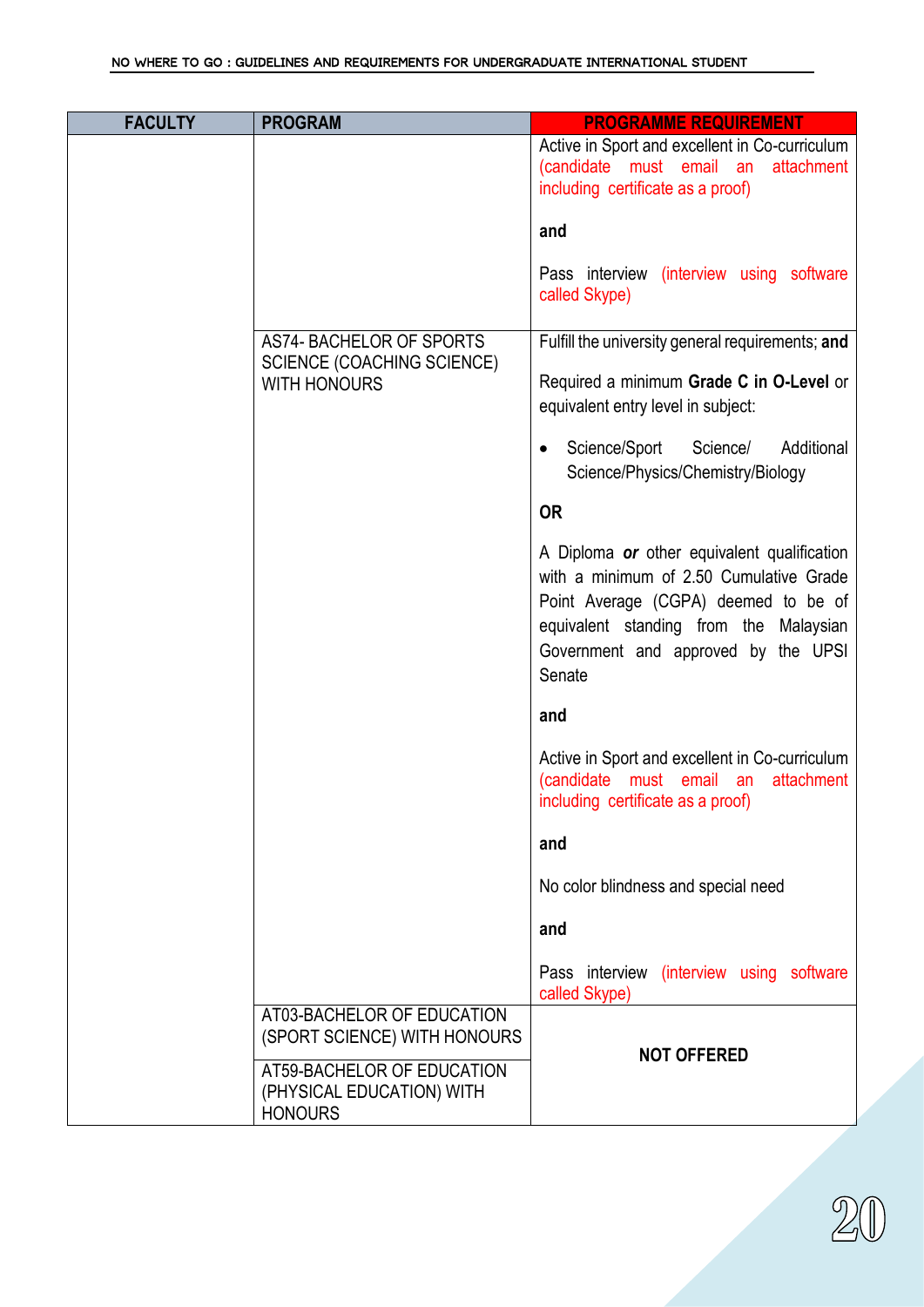| <b>FACULTY</b>                                                 | <b>PROGRAM</b>                                                                                    | <b>PROGRAMME REQUIREMENT</b>                                                                                                                                                                                     |
|----------------------------------------------------------------|---------------------------------------------------------------------------------------------------|------------------------------------------------------------------------------------------------------------------------------------------------------------------------------------------------------------------|
|                                                                | AT43-BACHELOR OF EDUCATION<br>(COACHING SCIENCE) WITH<br><b>HONOURS</b><br>A2390-DIPLOMA IN SPORT |                                                                                                                                                                                                                  |
|                                                                | <b>SCIENCE AND COACHING</b>                                                                       |                                                                                                                                                                                                                  |
| <b>FACULTY OF</b><br><b>TECHNICAL AND</b><br><b>VOCATIONAL</b> | AT07-BACHELOR OF EDUCATION<br>(HOME ECONOMICS) WITH<br><b>HONOURS</b>                             | <b>NOT OFFERED</b>                                                                                                                                                                                               |
|                                                                | AT09-BACHELOR OF EDUCATION<br>(AGRICULTURAL SCIENCE) WITH<br><b>HONOURS</b>                       | Fulfill the university general requirements;<br>and                                                                                                                                                              |
|                                                                |                                                                                                   | Required a minimum Grade C in A-Level or<br>equivalent entry level in subject:<br>Biology<br>Physics/Chemistry                                                                                                   |
|                                                                |                                                                                                   | <b>OR</b>                                                                                                                                                                                                        |
|                                                                |                                                                                                   | A pass in Diploma with CGPA 2.50 in any of<br>the following field:<br>Agriculture<br>Fishery/Aquaculture<br>Human Development<br>Agriculture Technology<br><b>Veterinary Science</b><br>Mechanization<br>Science |
|                                                                |                                                                                                   | Farm Management<br>Plant Agro-Industry<br><b>Ruminant Agro-Industry</b><br>Agro-Mechanization<br>Herbs<br>Biotechnology                                                                                          |
|                                                                |                                                                                                   | Aquaculture<br><b>Ornamental Horticulture</b><br>Landscape<br><b>Agriculture Product Processing</b>                                                                                                              |
|                                                                |                                                                                                   | Floriculture                                                                                                                                                                                                     |
|                                                                | AT55-BACHELOR OF EDUCATION<br>(TECHNOLOGY AND DESIGN)                                             | <b>NOT OFFERED</b>                                                                                                                                                                                               |
|                                                                | ATXX-BACHELOR OF EDUCATION<br>(DESIGNING) WITH HONOURS                                            |                                                                                                                                                                                                                  |

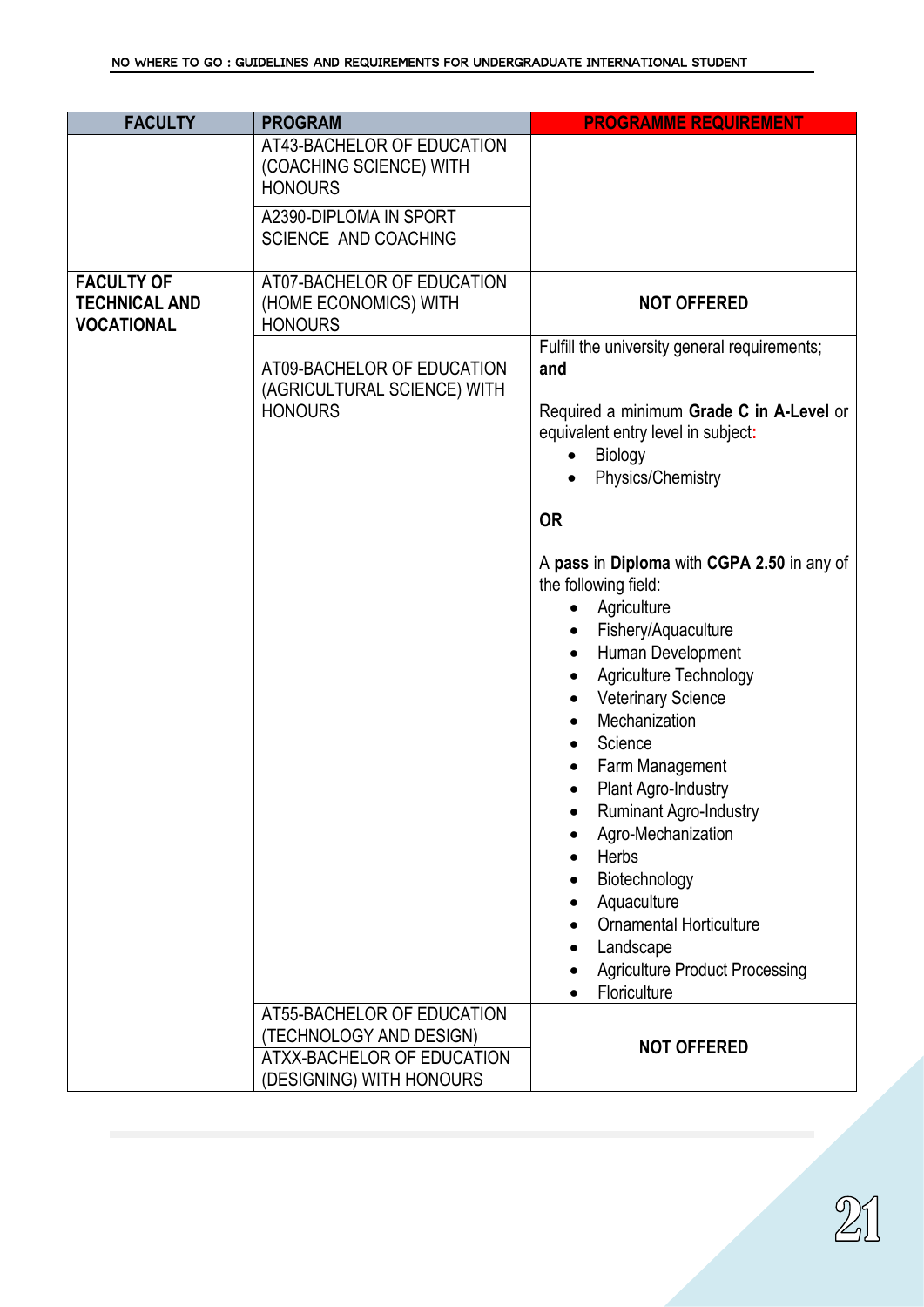| <b>FEES</b>                |                  |  |
|----------------------------|------------------|--|
| <b>ELPC PROGRAMME</b>      | RM               |  |
| English Course (per level) | 2500.00          |  |
| IPlacement Test            | 100.00 (one-off) |  |
| <b>Progress Report</b>     | 100.00 (one-off) |  |

### **TUITION FEES FOR DEGREE IN NON-EDUCATION SEMESTER 1 (ENTRANCE SEMESTER)**

FEES | SCIENCE NON SCIENCE FIN. SERV.\* Management Fee 1 360.00 360.00 360.00 Registration 1 500.00 500.00 500.00 Co-Curriculum 720.00 720.00 720.00 Alumni 200.00 200.00 200.00 Student Council (MPP) | 160.00 | 160.00 | 160.00 Health Examination | 250.00 | 250.00 | 250.00 **2190.00 2190.00 2190.00** Tuition | 1400.00 | 1400.00 | 2130.00 Computer 200.00 | 200.00 | 200.00 Medical Insurance 170.00 170.00 170.00 Services 200.00 200.00 200.00 Health 60.00 60.00 60.00 Special Fee **1** 480.00  $\vert$  380.00 380.00 International Fee 1 500.00 500.00 500.00 Sport Facilities **50.00** 50.00 50.00 **3060.00 2960.00 3690.00 Total 5250.00 5150.00 5880.00** International Bond 2000.00 2000.00 2000.00 **Total All 7250.00 7150.00 7880.00** SEMESTER 1

#### SECOND SEMESTER ONWARD

| <b>FEES</b>              | <b>SCIENCE</b> | <b>NON SCIENCE</b> | FIN. SERV.* |
|--------------------------|----------------|--------------------|-------------|
| Tuition                  | 1400           | 1400               | 2130        |
| Computer                 | 200            | 200                | 200         |
| <b>Medical Insurance</b> | 170            | 170                | 170         |
| Services                 | 200            | 200                | 200         |
| Health                   | 60             | 60                 | 60          |
| <b>Special Fee</b>       | 480            | 380                | 380         |
| <b>International Fee</b> | 500            | 500                | 500         |
| <b>Sport Facilities</b>  | 50             | 50                 | 50          |
| <b>Total</b>             | 3060           | 2960               | 3690        |

\* Rate for Degree In Buss. Admin (Financial Service)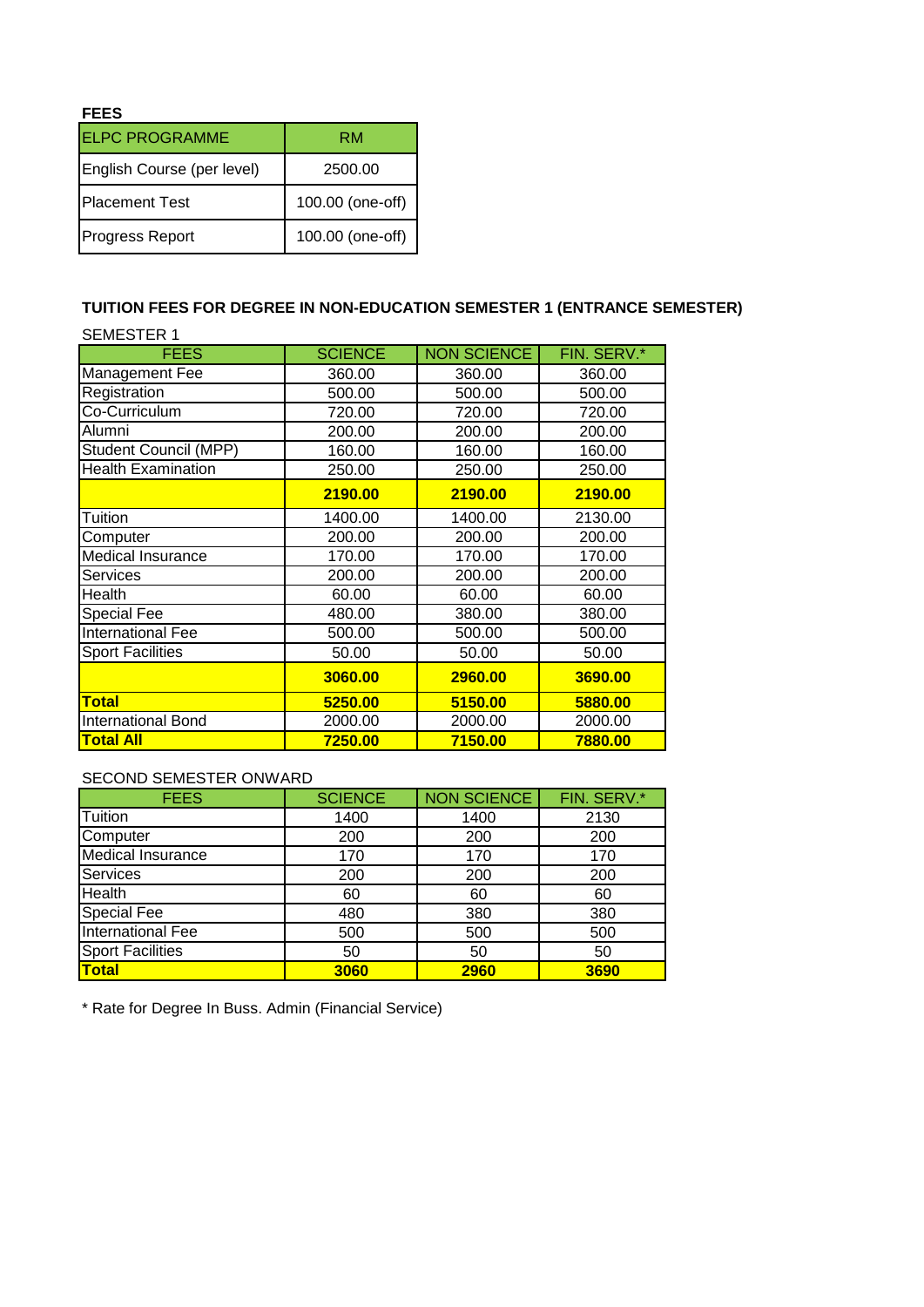## **TUITION FEES FOR DEGREE IN EDUCATION SEMESTER 1 (ENTRANCE SEMESTER)**

| <b>SEMESTER 1</b>            |                |                    |             |
|------------------------------|----------------|--------------------|-------------|
| <b>FEES</b>                  | <b>SCIENCE</b> | <b>NON SCIENCE</b> | FIN. SERV.* |
| Management Fee               | 360            | 360                | 360         |
| Registration                 | 500            | 500                | 500         |
| Co-Curriculum                | 720            | 720                | 720         |
| Alumni                       | 200            | 200                | 200         |
| <b>Student Council (MPP)</b> | 160            | 160                | 160         |
| <b>Health Examination</b>    | 250            | 250                | 250         |
|                              | 2190           | 2190               | 2190        |
| Tuition                      | 1240           | 1100               | 1400        |
| Computer                     | 200            | 200                | 200         |
| Medical Insurance            | 170            | 170                | 170         |
| <b>Services</b>              | 28             | 28                 | 28          |
| Health                       | 200            | 200                | 200         |
| <b>Special Fee</b>           | 60             | 60                 | 60          |
| International Fee            | 500            | 500                | 500         |
| <b>Sport Facilities</b>      | 50             | 50                 | 50          |
|                              | 2448           | 2308               | 2608        |
| <b>Total</b>                 | 4638           | 4498               | 4798        |
| <b>International Bond</b>    | 2000           | 2000               | 2000        |
| <b>Total All</b>             | 6638           | 6498               | 6798        |

## SECOND SEMESTER ONWARD

| <b>FEES</b>             | <b>SCIENCE</b> | <b>NON SCIENCE</b> | FIN. SERV.* |
|-------------------------|----------------|--------------------|-------------|
| Tuition                 | 1240           | 1100               | 1400        |
| Computer                | 200            | 200                | 200         |
| Medical Insurance       | 170            | 170                | 170         |
| <b>Services</b>         | 28             | 28                 | 28          |
| Health                  | 200            | 200                | 200         |
| <b>Special Fee</b>      | 60             | 60                 | 60          |
| International Fee       | 500            | 500                | 500         |
| <b>Sport Facilities</b> | 50             | 50                 | 50          |
| <b>Total</b>            | 2448           | 2308               | 2608        |